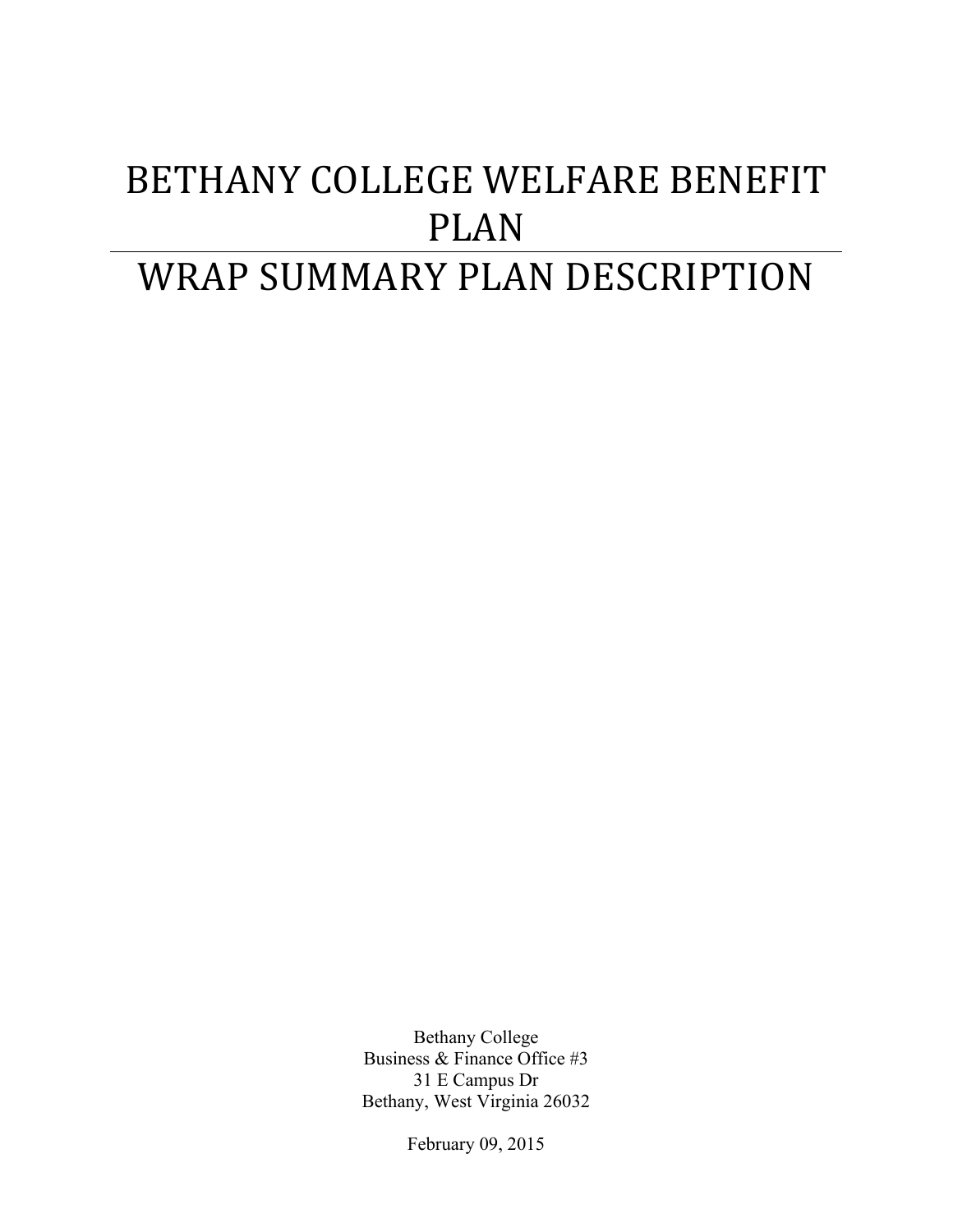# BETHANY COLLEGE WELFARE BENEFIT PLAN

# TABLE OF CONTENTS

| Claims Procedure for Benefits Based on Determination of Disability12 |  |
|----------------------------------------------------------------------|--|
|                                                                      |  |
|                                                                      |  |
|                                                                      |  |
|                                                                      |  |
|                                                                      |  |
|                                                                      |  |
|                                                                      |  |
|                                                                      |  |
|                                                                      |  |
|                                                                      |  |
|                                                                      |  |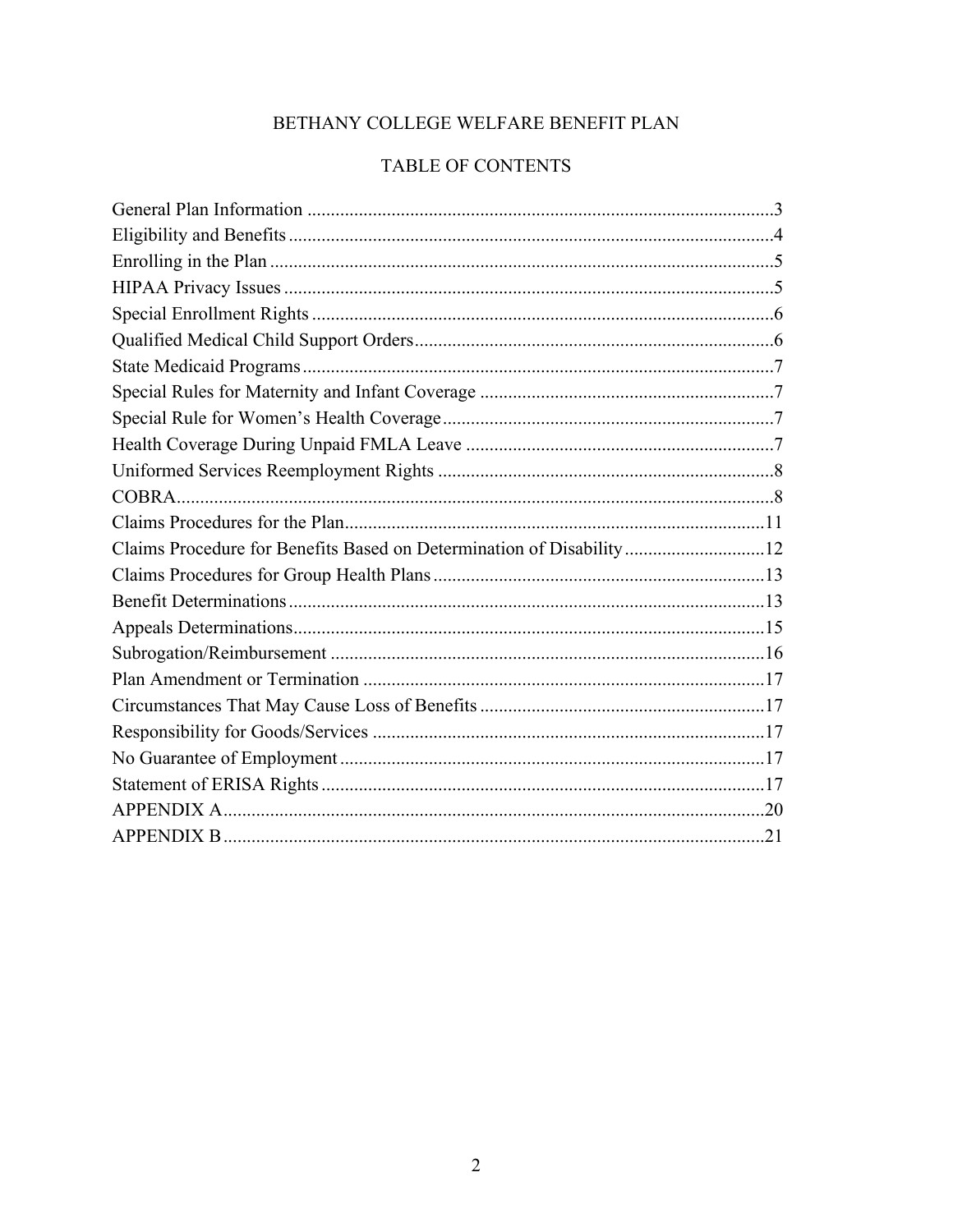# BETHANY COLLEGE WELFARE BENEFIT PLAN

#### WRAP SUMMARY PLAN DESCRIPTION

This document, along with the benefits booklets and certificates, and provider contracts, policies and descriptions, is the summary plan description ("SPD") for the Bethany College Welfare Benefit Plan (the "Plan"). These documents describe the Plan as in effect on January 28, 2015. The Plan may be changed from time to time.

For additional information regarding the Plan, you should contact the HR Director/Business & Finance at (304) 829-7131 or refer to the official Plan documents and the full insurance contracts. Copies of the documents are available from the Employer on request. If the terms of this SPD conflict with the Plan documents, the Plan documents shall govern.

#### <span id="page-2-0"></span>GENERAL PLAN INFORMATION

| Type of Plan:                                           | Welfare, including the following Welfare Programs:<br>Medical Plan, Dental Plan, Vision Plan, Life Insurance<br>Plan, Accidental Death & Dismemberment Plan, Long-<br>Term Disability Plan, Supplemental Insurance Plan,<br>Supplemental Insurance Plan, Employee Assistance<br>Program (EAP)<br>as enumerated in Appendix A |  |
|---------------------------------------------------------|------------------------------------------------------------------------------------------------------------------------------------------------------------------------------------------------------------------------------------------------------------------------------------------------------------------------------|--|
| Plan Name:                                              | Bethany College Welfare Benefit Plan (the "Plan")                                                                                                                                                                                                                                                                            |  |
| Plan Number:                                            | 504                                                                                                                                                                                                                                                                                                                          |  |
| Plan Year:                                              | The Plan Year is the twelve month period ending January<br>27.                                                                                                                                                                                                                                                               |  |
| Plan Sponsor:                                           | BETHANY COLLEGE (the "Employer")<br>Business & Finance Office #3<br>31 E Campus Dr<br>Bethany, West Virginia 26032<br>$(304) 829 - 7131$<br>For a list of Participating Employers, please refer to Appendix B.                                                                                                               |  |
| Plan Sponsor's Employer<br><b>Identification Number</b> | 55-0356985                                                                                                                                                                                                                                                                                                                   |  |
| Plan Administrator:                                     | <b>Bethany College</b><br>Business & Finance Office #3<br>31 E Campus Dr<br>Bethany, West Virginia 26032<br>$(304) 829 - 7131$                                                                                                                                                                                               |  |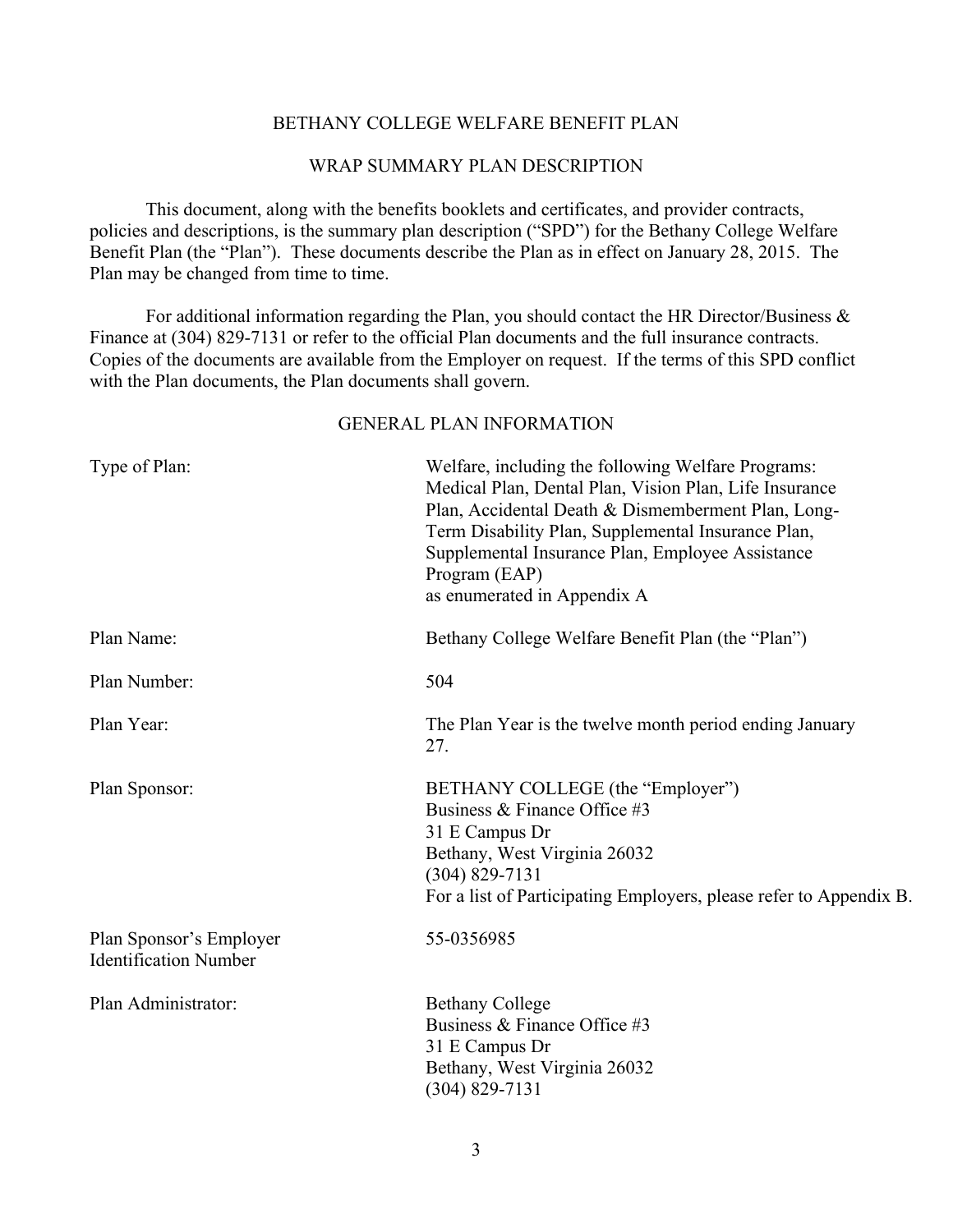| Agent for Service of Legal Process: | <b>Bethany College</b><br>Business & Finance Office #3<br>31 E Campus Dr<br>Bethany, West Virginia 26032<br>$(304) 829 - 7131$                                                                                                                                                                                                                                                            |  |
|-------------------------------------|-------------------------------------------------------------------------------------------------------------------------------------------------------------------------------------------------------------------------------------------------------------------------------------------------------------------------------------------------------------------------------------------|--|
|                                     | Service of legal process may also be made upon the Plan<br>Administrator.                                                                                                                                                                                                                                                                                                                 |  |
| Plan Administration:                | Welfare Programs available under the Plan are.<br>administered by providers/insurers from which services or<br>benefits are purchased. Unless otherwise indicated, all<br>benefit plans are administered by the respective insurers<br>or providers who provide and guarantee the benefits.<br>Self-insured or unfunded benefits, if any, are paid from<br>the Employer's general assets. |  |

Claims Administrators: See chart below and/or the separate summary that may apply to a particular type of coverage.

| <b>For Claims On</b>                        | <b>Claims Administrator Name</b>                  | Contact          |
|---------------------------------------------|---------------------------------------------------|------------------|
| Medical Plan                                | Highmark                                          | $(800)$ 294-9568 |
| Dental Plan                                 | The Guardian Life Insurance<br>Company of America | $(800)$ 627-4200 |
| Vision Plan                                 | The Guardian Life Insurance<br>Company of America | $(800)$ 627-4200 |
| Life Insurance Plan                         | Dearborn National Insurance                       | $(800)$ 348-4512 |
| Accidental Death &<br>Dismemberment Plan    | Dearborn National Insurance                       | $(800)$ 348-4512 |
| Long-Term Disability Plan                   | The Guardian Life Insurance<br>Company of America | $(800)$ 627-4200 |
| Supplemental Insurance Plan                 | <b>Washington National Insurance</b><br>Company   | $(800)$ 525-7662 |
| Supplemental Insurance Plan                 | <b>AFLAC</b>                                      | $(800)$ 992-3522 |
| <b>Employee Assistance Program</b><br>(EAP) | The Guardian Life Insurance<br>Company of America | $(800)$ 627-4200 |

# <span id="page-3-0"></span>ELIGIBILITY AND BENEFITS

An Employee (and his or her Spouse and Dependents, if applicable) is eligible to participate in the Plan only if and to the extent the Participant is eligible with respect to a particular type of coverage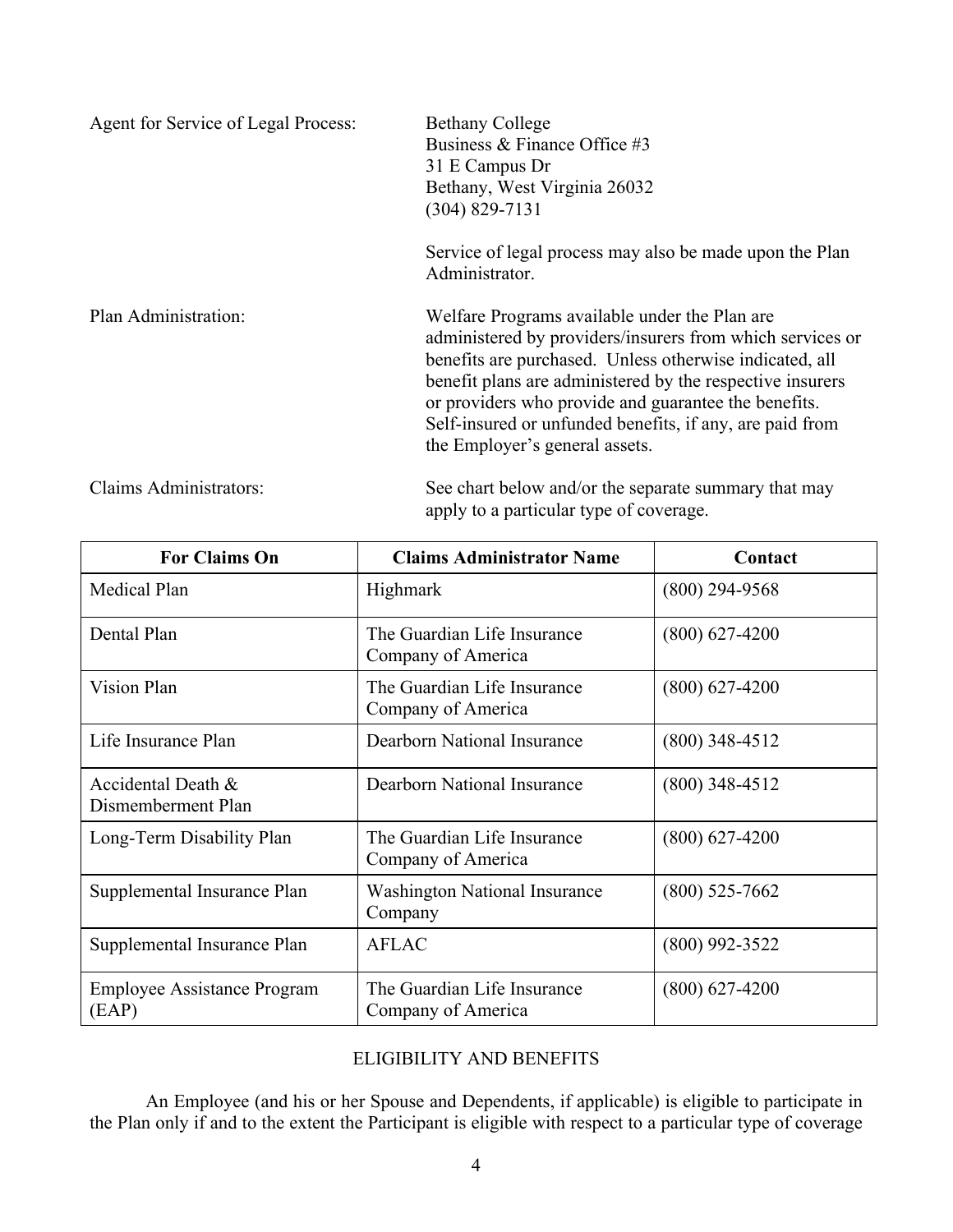under the Plan and the Participant makes the required employee contribution for the coverage selected. The Plan Administrator will inform you of the amount of required employee contributions, if any, for each type of coverage. Detailed information with descriptions of benefits and eligibility requirements for each type of benefit are contained in the relevant benefits booklets and certificates, provider contracts and benefit descriptions. Copies of these documents are also available, without charge, from the Plan Administrator, upon request.

To the extent required by applicable law under the Patient Protection and Affordable Care Act (''ACA''), for certain companies with 50 or more full-time Employees, the number of hours worked to obtain full-time status for group health plan coverage purposes will be determined in accordance with certain measurement rules adopted by the Employer for all Employees (including variable hour and seasonal employees, if such classes exist within the Employer). Determination of full-time Employee status will be made by the Plan Administrator, in its sole and absolute discretion, in accordance with the Plan and the applicable Employer Shared Responsibility provisions of the ACA and its accompanying regulations. This eligibility information is available upon request to the Plan Administrator.

Under ERISA, the Plan Administrator of the group health plan may have fiduciary responsibilities regarding distribution of dividends, demutualization and use of the Medical Loss Ratio rebates from group health insurers. Some or all of any rebate may be an asset of the plan, which must be used for the benefit of the participants covered by the policy. Participants should contact the Plan Administrator directly for information on how the rebate will be used.

#### <span id="page-4-0"></span>ENROLLING IN THE PLAN

The Plan Administrator will establish procedures in accordance with each type of coverage for the enrollment of eligible Employees, their Spouses or Dependents, if any, and will communicate these procedures to eligible Employees. The Plan Administrator will prescribe enrollment forms that must be completed by a prescribed deadline prior to commencement of coverage under the Plan.

#### <span id="page-4-1"></span>HIPAA PRIVACY ISSUES

A federal law, the Health Insurance Portability and Accountability Act of 1996 ("HIPAA"), requires that health plans protect the confidentiality of your private health information. A complete description of your rights under HIPAA can be found in the Plan's Privacy Notice or, if appropriate, in the privacy notice provided by the insurer. To obtain a copy of the privacy notice, contact the insurer or, if you have questions or complaints about the privacy of your health information, contact the Plan Administrator.

Neither this Plan nor the Employer will use or further disclose information that is protected by HIPAA ("protected health information") except as necessary for treatment, payment, health plan operations and plan administration, or as permitted or required by law. By law, the Plan has required all of its business associates to also observe HIPAA's privacy rules. In particular, the Plan will not, without authorization, use or disclose protected health information for employment-related actions and decisions or in connection with any other benefit or employee benefit plan of the Employer.

Under HIPAA, you have certain rights with respect to your protected health information, including certain rights to see and copy the information, receive an accounting of certain disclosures of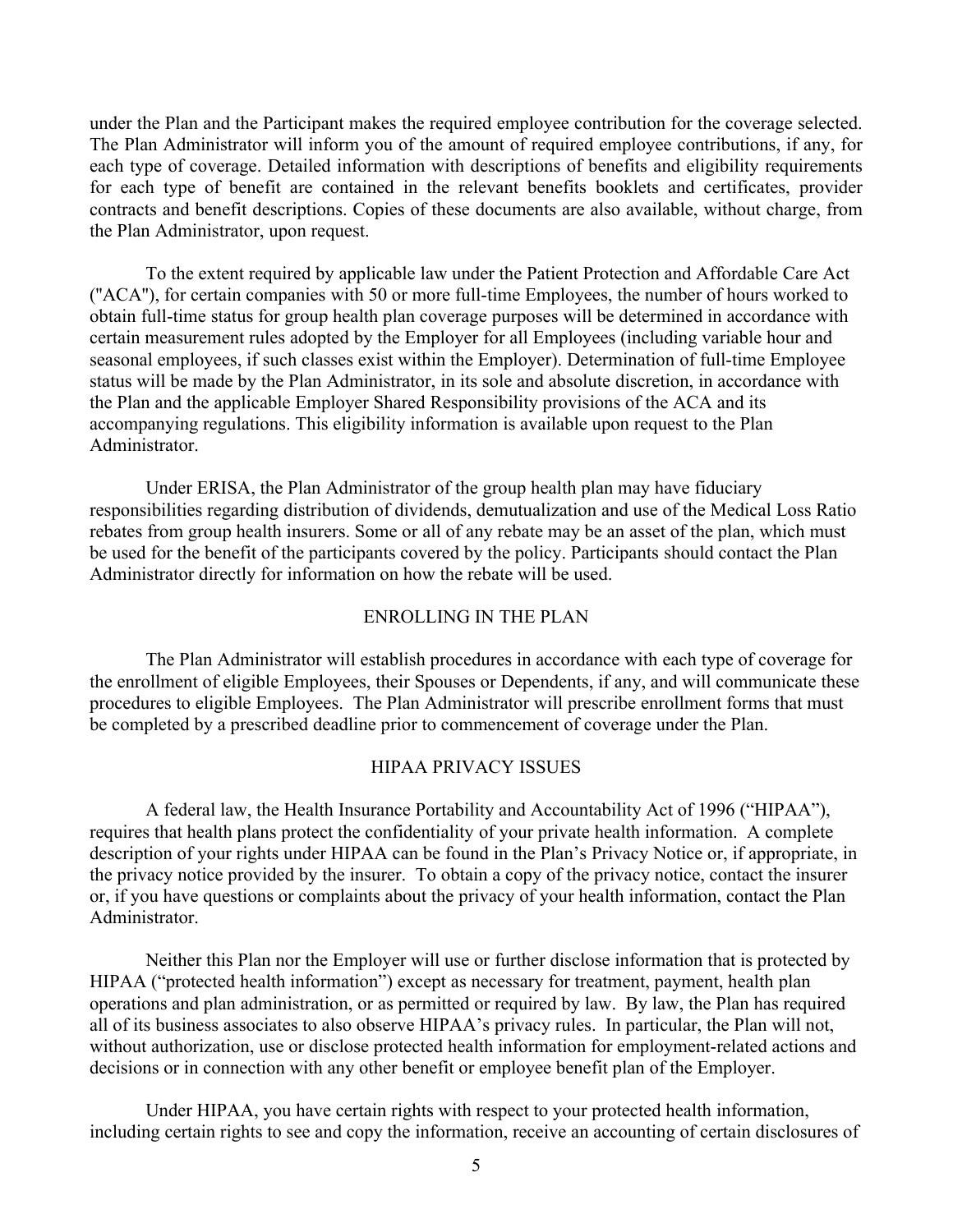the information and, under certain circumstances, amend the information. You also have the right to file a complaint with the Plan, your insurer, or with the Secretary of the U.S. Department of Health and Human Services if you believe your rights under HIPAA have been violated.

# <span id="page-5-0"></span>SPECIAL ENROLLMENT RIGHTS

If you are declining enrollment for yourself, your Spouse or Dependents because of other health insurance or group health plan coverage, you may be able to enroll yourself and your Spouse and Dependents in this plan if you or your Spouse or Dependents lose eligibility for that other coverage (or if the Employer stops contributing towards your or your Spouse's or Dependents' other coverage). However, you must request enrollment within 30 days after your or your Spouse's or Dependents' other coverage ends (or after the Employer stops contributing toward the other coverage).

In addition, if you have a new Spouse or Dependent as a result of marriage, birth, adoption, or placement for adoption, you may be able to enroll yourself and your Spouse and Dependents. However, you must request enrollment within 30 days after the marriage, birth, adoption, or placement for adoption.

If you or your Spouse or Dependents are eligible, but not enrolled, in the Group Medical Plan listed in Appendix A you may enroll when:

- Medicaid or Children's Health Insurance Program ("CHIP") coverage is terminated as a result of loss of eligibility and you request coverage under the Group Medical Plan listed in Appendix A within 60 days after the termination, or
- You or your Spouse or Dependent become eligible for a premium assistance subsidy under Medicaid or CHIP and you request coverage under the Group Medical Plan listed in Appendix A within 60 days after eligibility is determined.

The special enrollment rules do not apply to limited scope dental or vision benefits or certain health care flexible spending accounts (*e.g.*, spending accounts that limit benefits to employee salary reduction amounts).

To request special enrollment or obtain more information, contact the Plan Administrator.

# <span id="page-5-1"></span>QUALIFIED MEDICAL CHILD SUPPORT ORDERS

A qualified medical child support order ("QMCSO") is an order made pursuant to state domestic relations law by a court or a state agency authorized under state law to issue child support orders which requires a group health plan to provide coverage to a child or children of an Employee. The Plan Administrator shall comply with the terms of any QMCSO it receives, and shall:

(a) Establish reasonable procedures to determine whether a medical child support order is a QMCSO (these procedures are available, free of charge, to Participants and Beneficiaries upon request to the Plan Administrator);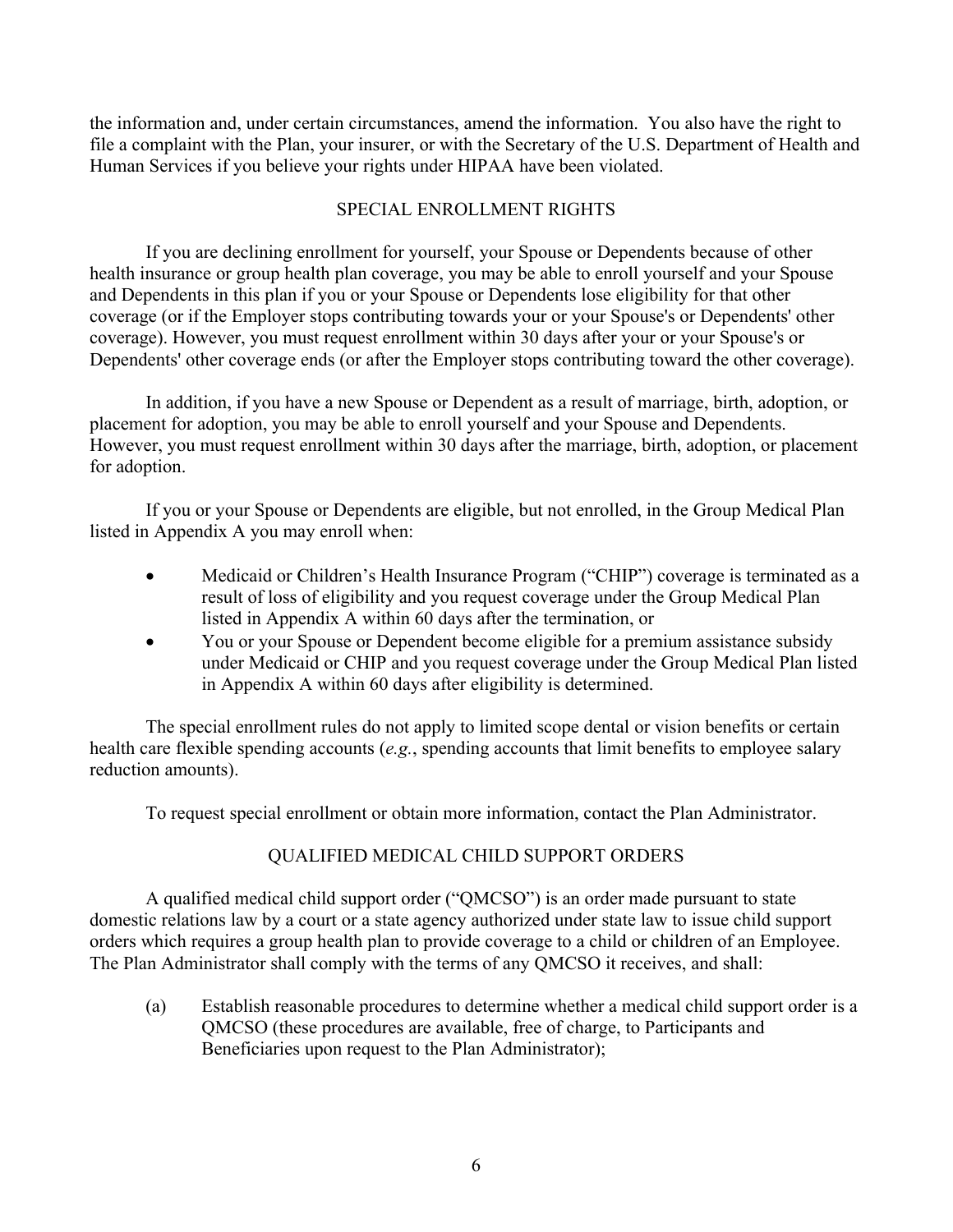- (b) Promptly notify the Employee and the child (or child's guardian) of the receipt of any medical child support order, and the group medical plan's procedures for determining whether a medical child support order is a QMCSO; and
- (c) Within a reasonable period of time after receipt of such order, determine whether such order is a QMCSO and notify the Employee and the child of such determination.

# <span id="page-6-1"></span><span id="page-6-0"></span>STATE MEDICAID PROGRAMS

Eligibility for coverage or enrollment in a State Medicaid Program will not impact your eligibility or a Spouse's or Dependent's in this Plan. Payment of benefits shall be in accordance with any assignment of rights as required by any State Medicaid Program.

If a Welfare Program available under this Plan contains provisions regarding coordination of benefits with State Medicaid Programs, the language in the written materials for such Welfare Program will govern unless the language fails to comply with applicable laws and regulations.

# SPECIAL RULES FOR MATERNITY AND INFANT COVERAGE

Group health plans and health insurance issuers generally may not, under federal law, restrict benefits for any hospital length of stay in connection with childbirth for the mother or newborn child to less than 48 hours following a vaginal delivery, or less than 96 hours following a cesarean section. However, federal law generally does not prohibit the attending provider or physician, after consulting with the mother, from discharging the mother or her newborn earlier than 48 hours (or 96 hours as applicable). In any case, plans and issuers may not, under federal law, require that a provider obtain authorization from the plan or the issuer for prescribing the length of stay not in excess of 48 hours or 96 hours, as the case may be.

# <span id="page-6-2"></span>SPECIAL RULE FOR WOMEN'S HEALTH COVERAGE

The Women's Health and Cancer Rights Act of 1998 requires group health plans, insurance issuers and HMOs who already provide medical and surgical benefits for mastectomy procedures to provide insurance coverage for reconstructive surgery following mastectomies. This expanded coverage includes (i) reconstruction of the breast on which the mastectomy has been performed, (ii) surgery and reconstruction of the other breast to produce a symmetrical appearance, and (iii) prostheses and treatment of physical complications at all stages of mastectomy, including lymphedema. These procedures may be subject to annual deductibles and coinsurance provisions that are similar to those applying to other benefits under the plan or coverage. For answers to specific questions regarding your particular health plan's policy, contact the Plan Administrator.

# <span id="page-6-3"></span>HEALTH COVERAGE DURING UNPAID FMLA LEAVE

If your Employer has at least 50 employees employed within 75 miles of your worksite and you take an approved unpaid leave of absence that qualifies as family and medical leave under the Family and Medical Leave Act of 1993 (FMLA), you may generally continue to receive group health coverage for yourself and your covered Spouse and Dependents. Coverage will terminate at the end of your FMLA leave period if you do not return from leave, or on the date you give notice that you will not be returning from FMLA leave, and you may then be eligible for COBRA continuation coverage (as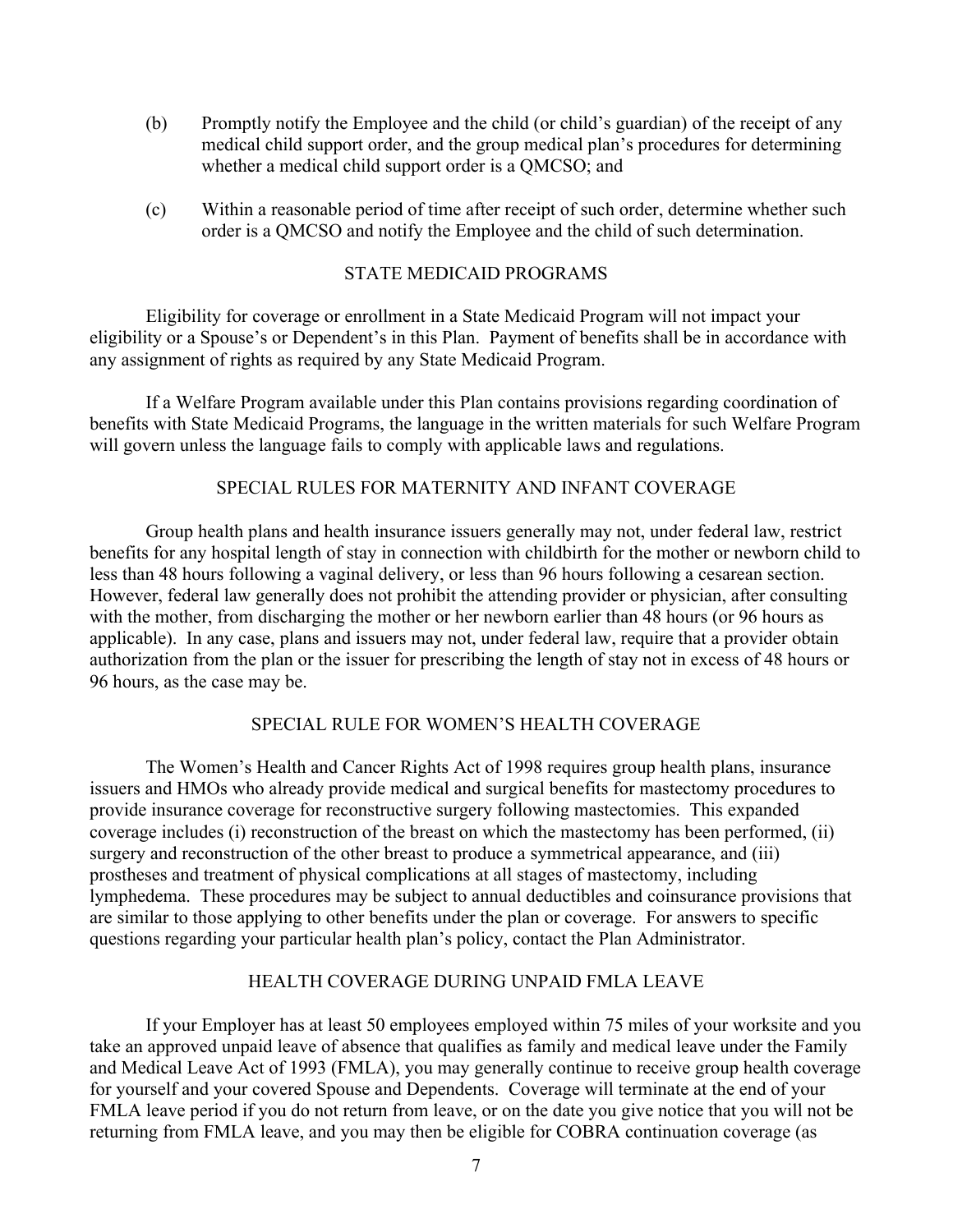described below). To receive group health plan coverage during unpaid FMLA leave, you must continue to pay your share of the premium. You should contact the Plan Administrator to make arrangements for premium payments during unpaid FMLA leave. If you do not continue your group health plan coverage or other types of coverage during unpaid FMLA leave, your coverages will be reinstated when you return from FMLA leave. For additional information about Plan coverage during FMLA leave, contact the Plan Administrator.

Additional family and medical leave rights may apply under state law. Please contact the Plan Administrator for further information.

# <span id="page-7-0"></span>UNIFORMED SERVICES REEMPLOYMENT RIGHTS

Your right to continued participation in a group health plan during leaves of absence for active military duty is protected by the Uniformed Services Employment and Reemployment Rights Act ("USERRA"). Accordingly, if you are absent from work due to a period of active duty in the military you may elect to continue your group health plan coverage. If you are absent for less than 31 days, you will pay the regular employee share of the cost of the health coverage. If the absence is for 31 or more days, the cost of continuation coverage may not exceed 102% of the full cost of your health coverage.

Continuation coverage will terminate on the earlier of:

- The last day of the 24 month period beginning on the first day of military leave, or
- The date you fail to apply for reemployment, as required under USERRA, after returning from military leave.

USERRA continuation coverage is considered alternative coverage for purposes of COBRA. Therefore, if you elect USERRA continuation coverage, COBRA coverage will generally not be available.

Benefits during a period of military leave must be as generous as benefits available to similarly situated employees on other employer-approved leaves of absence (*e.g.*, family and medical leave).

# <span id="page-7-1"></span>COBRA

Under a federal law called COBRA ("Consolidated Omnibus Budget Reconciliation Act"), group health plans of most employers with 20 or more employees are generally required to offer covered Employees, their covered Spouses and Dependents the opportunity to make separate elections to extend group health coverage temporarily at group rates after coverage under the Plan would otherwise cease. This extension is called COBRA continuation coverage. Evidence of your good health is not required for this extension. Domestic partners should contact the Plan Administrator to discuss eligibility for continuation coverage.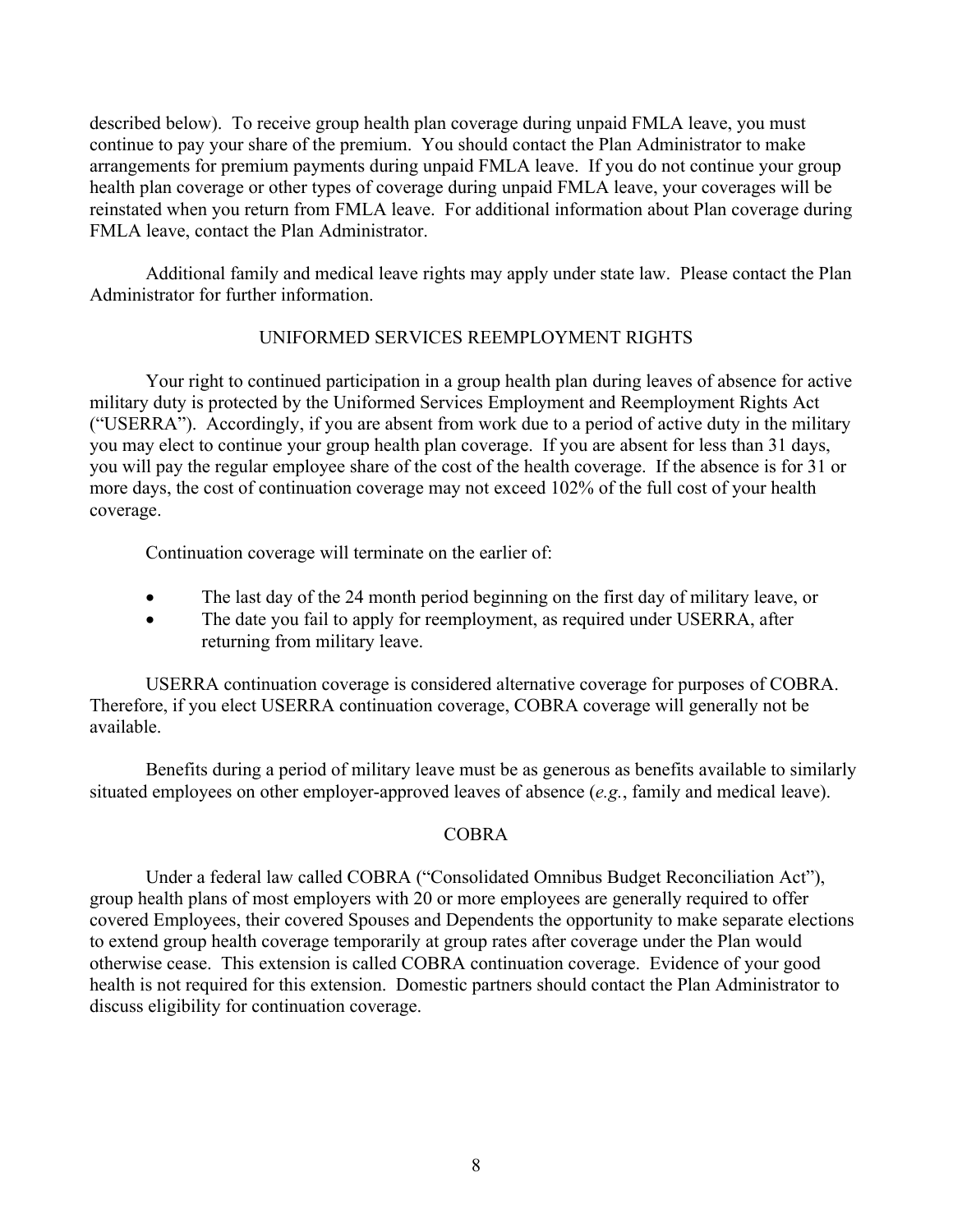As an Employee covered under the Plan, you may have the right to elect COBRA continuation coverage if you lose health coverage (or premium payments or contributions for health coverage increase) because:

- Your hours of employment are reduced;
- Your employment is terminated for reasons other than gross misconduct; or
- The Employer starts bankruptcy proceedings under Title XI, if you are a retired employee.

Your Spouse may elect continuation health coverage if he or she loses health coverage (or premium payments or contributions for health coverage increase) under the Plan because:

- Your employment is terminated for reasons other than gross misconduct, or your hours of employment are reduced;
- You die;
- You divorce or become legally separated;
- You become enrolled in Medicare (Part A or B); or
- The Employer starts bankruptcy proceedings under Title XI, and you are retired.

Your dependent child may continue health coverage if he or she loses health coverage (or premium payments or contributions for health coverage increase) under the Plan because:

- He or she loses Dependent status under the Plan;
- Your employment is terminated for reasons other than gross misconduct, or your hours of employment are reduced;
- You die;
- You and your Spouse divorce or become legally separated;
- You become enrolled in Medicare (Part A or B); or
- The Employer starts bankruptcy proceedings under Title XI, and you are retired.

A child born to, adopted by, or placed for adoption with the covered Employee during the continuation coverage period may also be entitled to elect COBRA continuation coverage. Such child's coverage period will be determined according to the date of the qualifying event that gave rise to the covered Employee's COBRA coverage. You must notify the Plan Administrator within 30 days and provide supporting documentation.

Under COBRA, you (or your Spouse or dependent child, if applicable) must notify the Plan Administrator by filing a Change of Status notice with the Plan Administrator within 60 days after:

- You and your Spouse are divorced or legally separated; or
- One of your children loses Dependent status under the Plan.

You (or your Spouse or dependent child, if applicable) will then be notified of the right to elect continuation health coverage and the cost to do so. The deadline for electing continuation health coverage is 60 days after the date the Plan ceases to cover you or your Spouse or dependent child, or 60 days from the date you, your Spouse, or dependent child are notified of your COBRA election rights, whichever is later.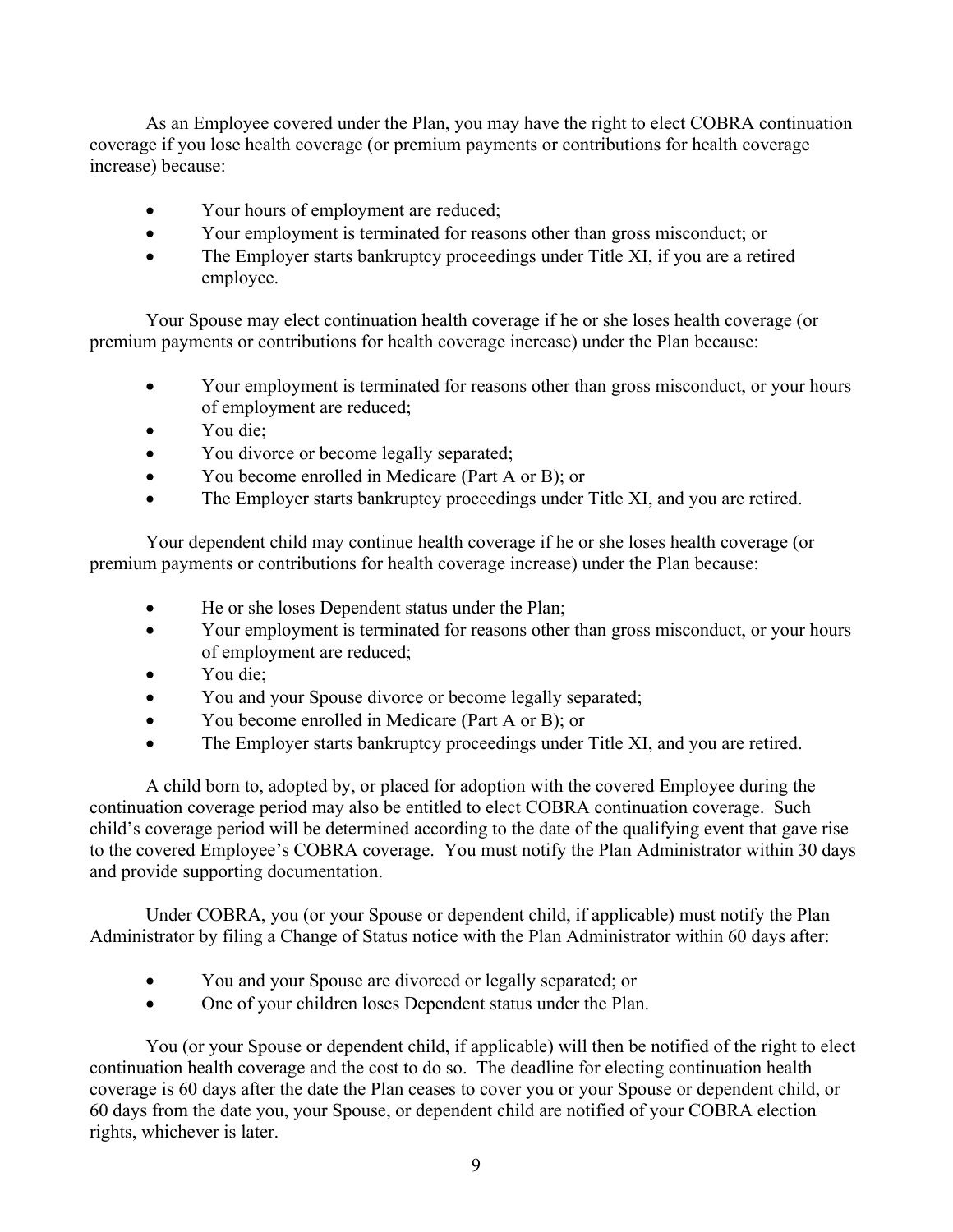If you (or your Spouse or dependent children, if applicable) do not elect continuation coverage, your health coverage will stop. If you (or your Spouse or dependent children, if applicable) choose continuation health coverage, the Plan will provide health coverage identical to that available to similarly situated active employees, including the opportunity to choose among options available during an open enrollment period. However, you (or your Spouse or dependent child, if applicable) must pay for this coverage. The COBRA premium will not exceed 102% of the total premium paid by you and your Employer for that level of coverage. There is a grace period of at least 30 days for payment of the regularly scheduled premium.

If the original qualifying event causing the loss of health coverage was the death of the Employee, divorce, legal separation, Medicare entitlement, or loss of "dependent status" of a dependent child under the Plan, then each qualified beneficiary will have the opportunity to elect 36 months of continuation coverage from the date of the qualifying event. If you (or your Spouse or dependent child, if applicable) lose health coverage under the Plan because your employment was terminated or your hours of employment were reduced (and not immediately followed by termination of employment), then the maximum continuation period will be 18 months from the date of the qualifying event. (If coverage is lost at a date later than the date of the qualifying event and the Plan measures the maximum coverage period and notice period from the date of health coverage loss, then the maximum continuation period will be 18 months from the date of health coverage loss.) If during those 18 months, another qualifying event takes place that entitles your Spouse (or dependent child, if applicable) to continuation health coverage, your Spouse's continuation coverage (or dependent child's continuation coverage, if applicable) may be extended by another 18 months. You must make sure that the Plan Administrator/COBRA Administrator is notified of the second qualifying event within 60 days of the second qualifying event. In no event will your Spouse's health continuation coverage (or your dependent child's health continuation coverage, if applicable) extend for more than a total of 36 months from the date of the initial event. If your covered Spouse and/or dependent child lose coverage due to your termination of employment (for reasons other than gross misconduct) or reduction in hours and such loss occurs within 18 months after you enroll in Medicare, then the maximum continuation coverage period for your Spouse and dependent child shall be 36 months from the date you enrolled in Medicare.

Disability is a special issue. If the Social Security Administration determines that you (or your Spouse or dependent child, if applicable) are disabled at any time during the first 60 days of the continuation health coverage period, or in the case of a child born to, adopted by or placed for adoption with a covered Employee during a COBRA coverage period, during the first 60 days after a child's birth, adoption or placement for adoption, then your continuation coverage period as well as your Spouse's and any Dependent's continuation periods may be extended from 18 months to 29 months. The Employer may charge up to 150% of the total premium paid by you and the Employer during this extended period. To qualify, you (or your Spouse or dependent child, if applicable) must notify the Plan Administrator in writing within 60 days of the date of the Social Security Administration determination and during the initial 18 month continuation coverage period. Your written notice must include your name, Social Security Number, and indicate you have continuation coverage under the Plan. If there is a final determination that the qualified beneficiary is no longer disabled, the Plan Administrator must be notified within 30 days of the determination by the qualified beneficiary, and any health coverage extended beyond the maximum that would otherwise apply will be terminated for all qualified beneficiaries.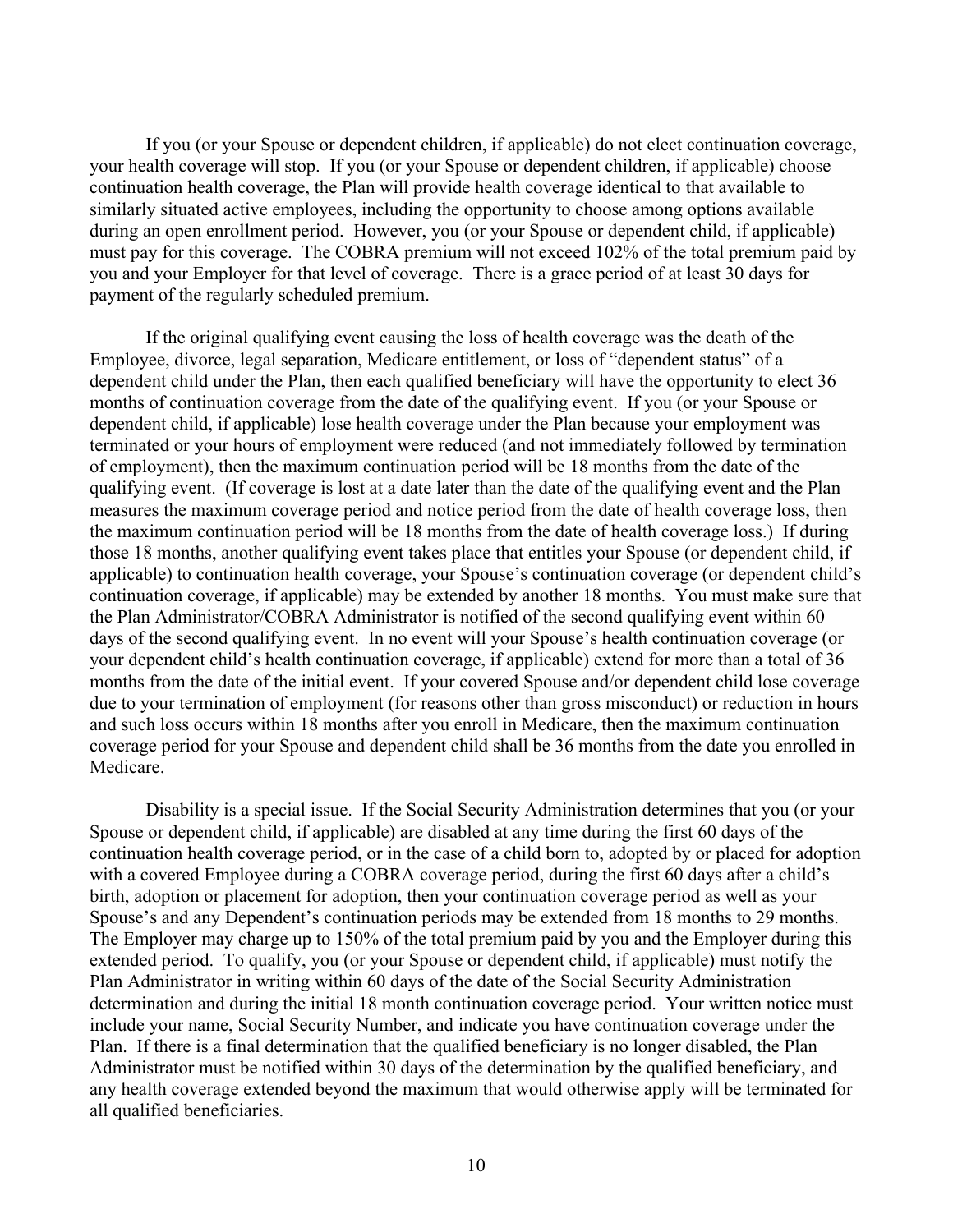In certain circumstances, bankruptcy under Title XI of the Employer will entitle you to continuation health coverage. If the qualifying event causing the loss of health coverage was the bankruptcy of the Employer under Title XI, then each covered retired employee will have the opportunity to receive continuation health coverage until the death of the covered retired employee. Covered spouses, surviving spouses and dependents of the covered retired employee will have the opportunity to elect continuation health coverage for a period that will terminate 36 months following the death of the retired employee or upon the death of the qualified beneficiary, whichever is earlier.

Your right to continuation health coverage (or your Spouse's or dependent child's right, if applicable) under COBRA ends if:

- The Employer ceases to provide group health coverage to any of its employees;
- You (or your Spouse or dependent child, if applicable) fail to pay the premium within 30 days after its monthly due date;
- You (or your Spouse or dependent child, if applicable) become covered, after the date of your COBRA election, under another group health plan, including a governmental plan, that does not contain any exclusion or limitation with respect to any preexisting condition of such qualified beneficiary (other than an exclusion or limitation that may be disregarded under the law);
- You (or your Spouse or dependent child, if applicable) become entitled to Medicare after the date of the COBRA election;
- You (or your Spouse or dependent child, if applicable) have extended continuation coverage due to a disability and then you are determined by the Social Security Administration to be no longer disabled;
- The maximum required COBRA continuation period expires; or
- For such cause, such as fraudulent claim submission, that would result in termination of coverage for similarly situated active employees.

In order to protect your family's rights, you should keep the Plan Administrator/COBRA Administrator informed of any changes in the addresses of your family members. You should also keep a copy of any notices you send the Plan or COBRA Administrator.

Instead of enrolling in COBRA continuation coverage, there may be other coverage options for you and your family through the Health Insurance Marketplace, Medicaid, or other group health plan coverage options (such as a spouse's plan) through what is called a "special enrollment period." Some of these options may cost less than COBRA continuation coverage. You can learn more about many of these options at www.healthcare.gov.

Additional continuation rights may apply under state law. Please contact the Plan Administrator for further information.

# <span id="page-10-0"></span>CLAIMS PROCEDURES FOR THE PLAN

Except as provided below, claims for benefits under each Plan that is either insured or selfinsured will be reviewed in accordance with procedures contained in the policies, contracts, summary plan descriptions or other written materials for such Plan benefits. All other general claims or requests should be directed to the Claims Administrator. If a claim under the Plan is denied in whole or in part,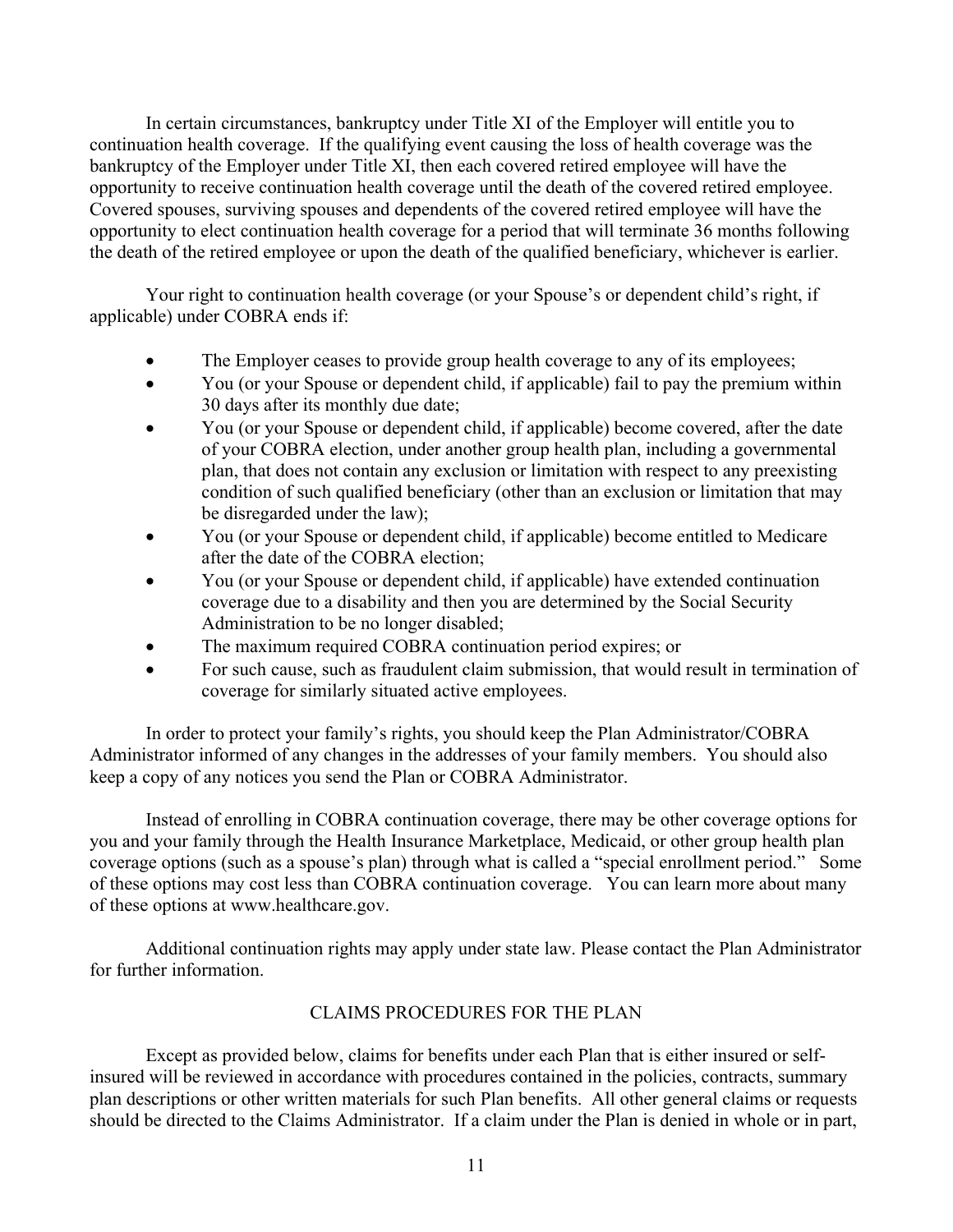the Claims Administrator will notify you or your beneficiary in writing of such denial within 90 days of receipt of the claim. (This period may be extended to 180 days under certain circumstances.) The notification will include the reasons for the denial, with reference to the specific provisions of the Plan on which the denial was based, a description of any additional information needed to process the claim and an explanation of the claims review procedure. Within 60 days after receipt of a notice of denial, you or your beneficiary may submit a written request for reconsideration of the application to the Claims Administrator.

Any such request should be accompanied by documents or records in support of your appeal. You or your beneficiary may review pertinent documents and submit issues and comments in writing. The Claims Administrator will review the claim and provide, within 60 days, a written response to the appeal. (This period may be extended to 120 days under certain circumstances.) In this response, the Claims Administrator will explain the reason for the decision, with specific reference to the provisions of the Plan on which the decision is based. The Claims Administrator has the exclusive right to interpret the provisions of the Plan. Decisions of the Claims Administrator are final, conclusive and binding.

#### <span id="page-11-0"></span>CLAIMS PROCEDURE FOR BENEFITS BASED ON DETERMINATION OF DISABILITY

The following claims procedure shall apply specifically to claims made under the Plan for benefits based on a determination of disability. To the extent that this procedure is inconsistent with the claims procedure contained in the policies, contracts, summary plan descriptions or other written materials for such plans, the claims procedure in the other policies, contracts, summary plan descriptions, or other written materials shall supersede this procedure as long as such other claims procedure complies with Department of Labor Regulations.

If a claim under the Plan for a benefit based on a determination of disability is denied in whole or in part, you or your beneficiary will receive written notification within a reasonable period of time, but no later than 45 days after the Claims Administrator's receipt of the claim. The Claims Administrator may extend this period for up to 30 additional days provided the Claims Administrator determines that the extension is necessary due to matters beyond the Claims Administrator's control and the claimant is notified of the extension before the end of the initial 45-day period and is also notified of the date by which the Claims Administrator expects to render a decision. The 30-day extension can be extended by an additional 30 days if the Claims Administrator determines that, due to matters beyond its control, it cannot make the decision within the original extended period. In that event, you will be notified before the end of the initial 30-day extension of the circumstances requiring the extension and the date by which the Claims Administrator expects to render a decision.

The extension notice will explain the standards on which your entitlement to a benefit is based, the unresolved issues that prevent a decision on the claim, and the additional information, if any, you must submit. If you must provide additional information, you will be provided with at least 45 days to provide the additional information. The period from which you are notified of the additional required information to the date you respond is not counted as part of the determination period. You have 180 days to appeal an adverse benefit determination. You will be notified of the Claims Administrator's decision upon review within a reasonable period of time, but no later than 45 days after the Claims Administrator receives your appeal request.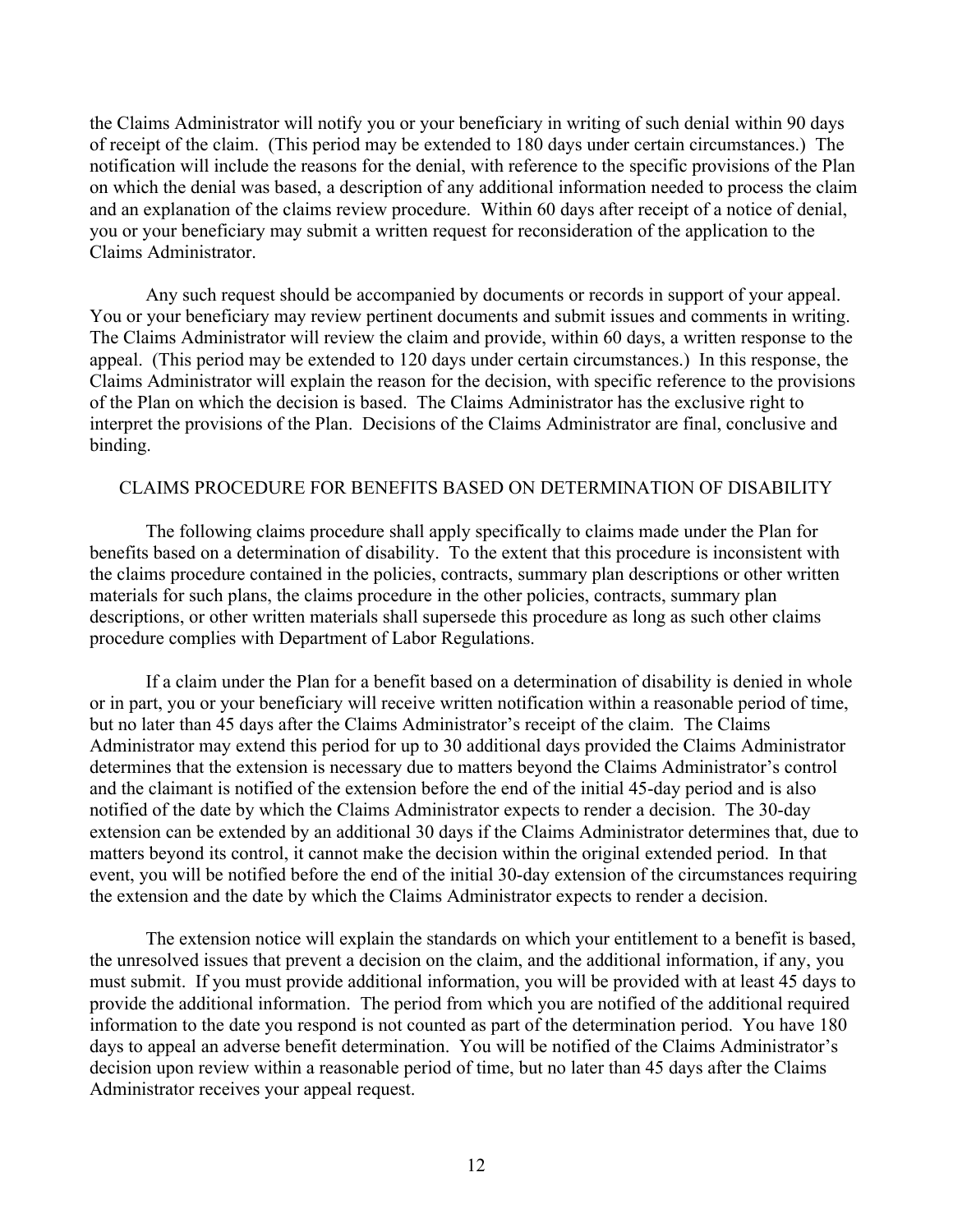The 45-day period may be extended for an additional 45-day period if the Claims Administrator determines that special circumstances (such as the need to hold a hearing) require an extension of time. You will be provided with written notice prior to the expiration of the initial 45-day period. Such notice will state the special circumstances requiring the extension and the date by which the Claims Administrator expects to render a decision.

#### CLAIMS PROCEDURES FOR GROUP HEALTH PLANS

The following claims procedures shall apply specifically to claims made under any group health plan under this Plan. To the extent that these procedures are inconsistent with the claims procedures contained in the policies, contracts, summary plan descriptions or other written materials for the group health plan, the claims procedures in such other policies, contracts, summary plan descriptions, or other written materials shall supersede these procedures as long as such other claims procedures comply with Department of Labor Regulations 29 C.F.R. §§ 2560.503-1 and 2590.715- 2719.

#### <span id="page-12-1"></span><span id="page-12-0"></span>BENEFIT DETERMINATIONS

#### *Post-Service Claims*

Post-Service Claims are those claims that are filed for payment of benefits after health care has been received. If your Post-Service Claim is denied, you will receive a written notice from the Claims Administrator within 30 days of receipt of the claim, as long as all needed information was provided with the claim. The Claims Administrator will notify you within this 30 day period if additional information is needed to process the claim, and may request a one-time extension not longer than 15 days and pend your claim until all information is received.

Once notified of the extension, you then have 45 days to provide this information. If all of the needed information is received within the 45-day time frame and the claim is denied, the Claims Administrator will notify you of the denial within 15 days after the information is received. If you don't provide the needed information within the 45-day period, your claim will be denied.

A denial notice will explain the reason for denial, refer to the part of the group health plan on which the denial is based, and provide the claim appeal procedures.

#### *Pre-Service Claims*

Pre-Service Claims are those claims that require certification or approval prior to receiving health care. If your claim was a Pre-Service Claim, and was submitted properly with all needed information, you will receive written notice of the claim decision from the Claims Administrator within 15 days of receipt of the claim. If you filed a Pre-Service Claim improperly, the Claims Administrator will notify you of the improper filing and how to correct it within 5 days. After reviewing the revised Pre-Service Claim, the Claims Administrator will notify you of any additional information needed within 15 days, and may request a one-time extension not longer than 15 days and pend your claim until all information is received. Once notified of the extension, you then have 45 days to provide this information. If all of the needed information is received within the 45-day time frame, the Claims Administrator will notify you of the determination within 15 days after the information is received. If you don't provide the needed information within the 45-day period, your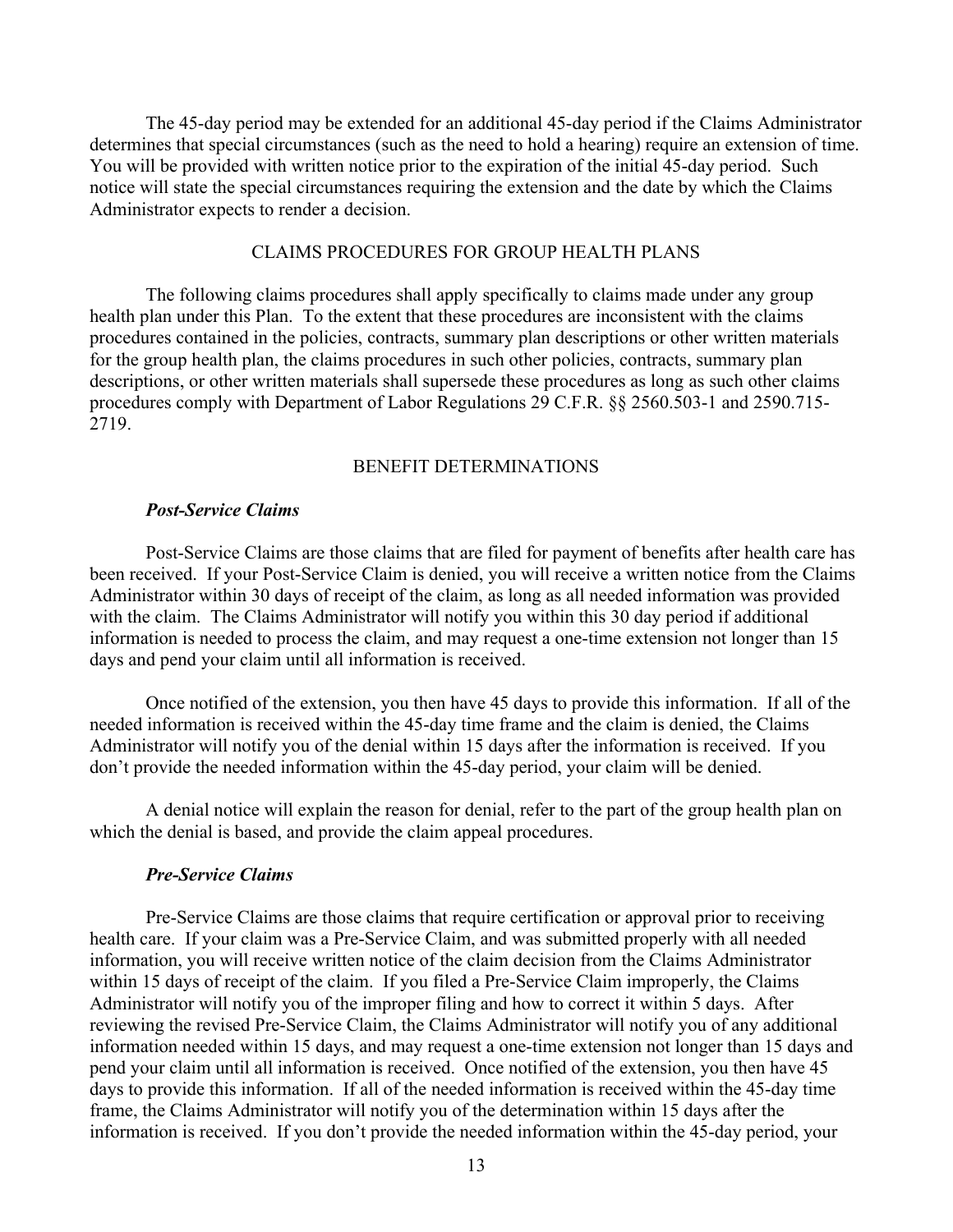claim will be denied. A denial notice will explain the reason for denial, refer to the part of the Plan on which the denial is based, and provide the claim appeal procedures.

# *Urgent Care Claims*

Urgent Care Claims are those claims that require notification or approval prior to receiving medical care, where a delay in treatment could seriously jeopardize your life or health or the ability to regain maximum function or, in the opinion of a doctor with knowledge of your health condition could cause severe pain. In these situations:

- You will receive notice of the benefit determination in writing or electronically as soon as possible, but not later than 72 hours after the Claims Administrator receives all necessary information, or such other timeframe as required under federal law, taking into account the seriousness of your condition.
- Notice of denial may be oral with a written or electronic confirmation to follow within 3 days.
- If you filed an Urgent Care Claim improperly, the Claims Administrator will notify you of the improper filing and how to correct it within 24 hours after the Urgent Care Claim was received. If additional information is needed to process the claim, the Claims Administrator will notify you of the information needed within 24 hours after the claim was received. You then have 48 hours to provide the requested information.

You will be notified of a determination no later than 48 hours after:

- The Claims Administrator's receipt of the requested information; or
- The end of the 48-hour period within which you were to provide the additional information, if the information is not received within that time.

A denial notice will explain the reason for denial, refer to the part of the Plan on which the denial is based, and provide the claim appeal procedures.

# *Concurrent Care Claims*

If an on-going course of treatment was previously approved for a specific period of time or number of treatments, and your request to extend the treatment is an Urgent Care Claim as defined above, your request will be decided as soon as possible, and the Claims Administrator will notify you of the determination within 24 hours after receipt of the claim, provided your request is made at least 24 hours prior to the end of the approved treatment. If your request for extended treatment is not made at least 24 hours prior to the end of the approved treatment, the request will be treated as an Urgent Care Claim and decided according to the timeframes described above.

If an on-going course of treatment was previously approved for a specific period of time or number of treatments, and you request to extend treatment in a non-urgent circumstance, your request will be considered a new claim and decided according to post-service or pre-service timeframes, whichever applies.

# *How to Appeal a Claim Decision*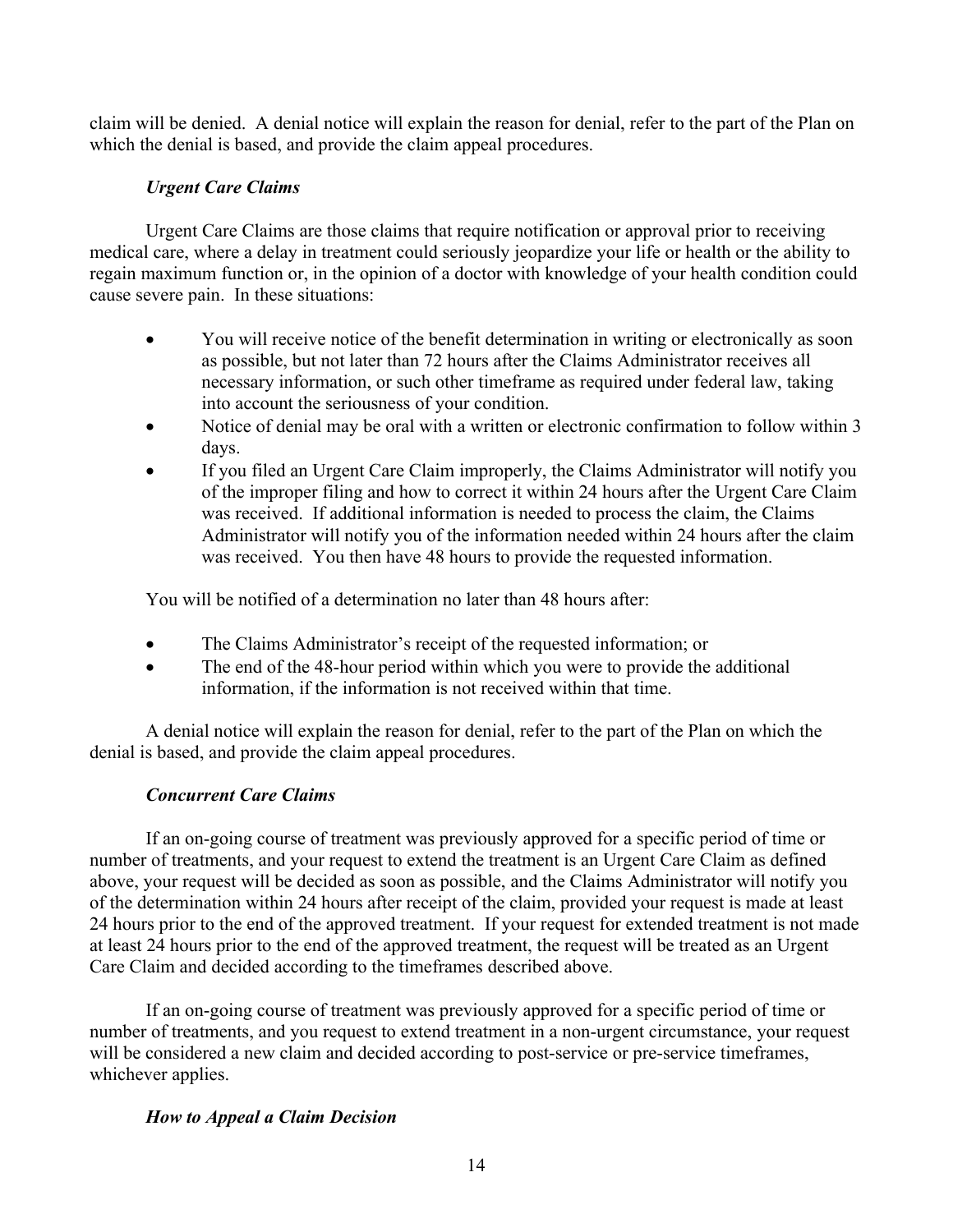If you disagree with a claim determination after following the above steps, you can contact the Claims Administrator in writing to formally request an appeal. If the appeal relates to a claim for payment, your request should include:

- The patient's name.
- The plan identification number.
- $\bullet$  The date(s) of health care service(s).
- The provider's name.
- The reason(s) you believe the claim should be paid.
- Any documentation or other written information to support your request for claim payment.

Your first appeal request must be submitted to the Claims Administrator within 180 days after you receive the claim denial.

# *Appeal Process*

A qualified individual who was not involved in the decision being appealed will be appointed to decide the appeal. If your appeal is related to clinical matters, the review will be done in consultation with a health care professional with appropriate expertise in the field who was not involved in the prior determination. The Claims Administrator may consult with, or seek the participation of, medical experts as part of the appeal resolution process. By filing an appeal, you consent to this referral and the sharing of pertinent health claim information. Upon request and free of charge you have the right to reasonable access to and copies of, all documents, records, and other information relevant to your claim for benefits.

# <span id="page-14-0"></span>APPEALS DETERMINATIONS

# *Pre-Service and Post-Service Claim Appeals*

You will be provided with written or electronic notification of the decision on your appeal as follows:

For appeals of Pre-Service Claims (as defined above), the first level appeal will be conducted and you will be notified by the Claims Administrator of the decision within 15 days from receipt of a request for appeal of a denied claim. The second level appeal will be conducted and you will be notified by the Claims Administrator of the decision within 15 days from receipt of a request for review of the first level appeal decision.

For appeals of Post-Service Claims (as defined above), the first level appeal will be conducted and you will be notified by the Claims Administrator of the decision within 30 days from receipt of a request for appeal of a denied claim. The second level appeal will be conducted and you will be notified by the Claims Administrator of the decision within 30 days from receipt of a request for review of the first level appeal decision.

For procedures associated with Urgent Care Claims, see "Urgent Care Claim Appeals" below.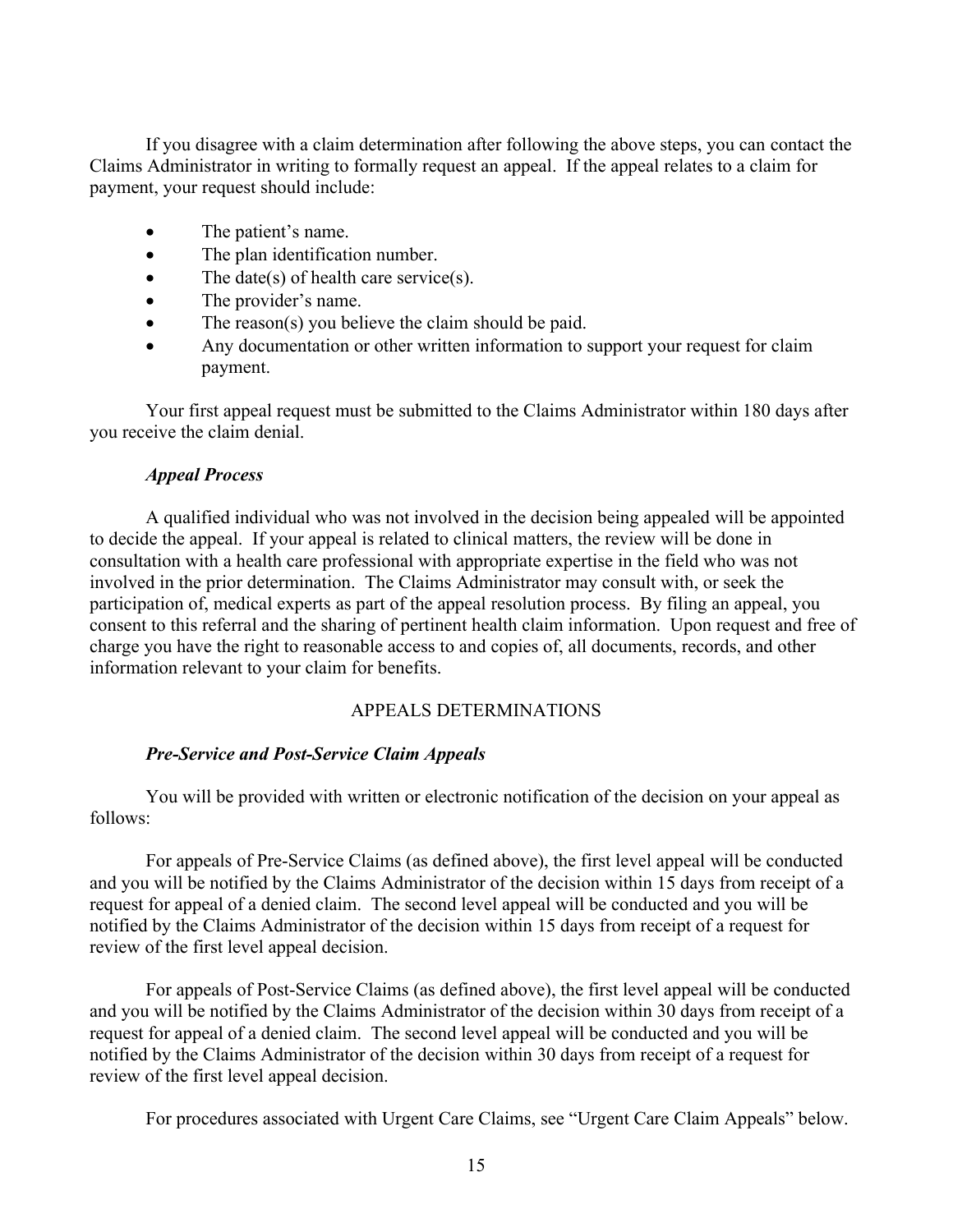If you are not satisfied with the first level appeal decision of the Claims Administrator, you have the right to request a second level appeal from the Claims Administrator. Your second level appeal request must be submitted to the Claims Administrator within 60 days from receipt of the first level appeal decision.

Please note that the Claims Administrator's decision is based only on whether or not benefits are available under the Plan for the proposed treatment or procedure. The determination as to whether the pending health service is necessary or appropriate is between you and your doctor.

# *Urgent Care Claim Appeals*

Your appeal may require immediate action if a delay in treatment could significantly increase the risk to your health or the ability to regain maximum function or cause severe pain. In these urgent situations:

- The appeal does not need to be submitted in writing. You or your doctor should call the Claims Administrator as soon as possible.
- The Claims Administrator will provide you with a written or electronic determination as soon as possible, but not later than 72 hours following receipt of your request for review of the determination, taking into account the seriousness of your condition.

The Claims Administrator has the exclusive right to interpret and administer the provisions of the Plan. The Claims Administrator's decisions are conclusive and binding.

# *External Review*

If you exhaust all internal appeals procedures, have been denied continued coverage for an ongoing course of treatment or have an urgent care claim, you may be entitled to an external review of your claim. Please consult the Plan Administrator or Claims Administrator for further details.

# <span id="page-15-0"></span>SUBROGATION/REIMBURSEMENT

If you file a claim for benefits for medical expenses you have incurred which may be the responsibility of a third party, you may be required to reimburse the Plan from any recovery you receive. For example, if you are injured in an automobile accident which is not your fault, you may have to repay the Plan for the health benefits you collect from the third party responsible for the accident, or from his or her insurance company, or anyone else from which you receive payment for the accident. You must notify the Plan of any claim you may have against any third party as soon as you become aware of the claim, you must sign any subrogation/reimbursement agreement requested by the Plan, and you must cooperate with the Plan in all attempts to collect from the third party. This means that the Plan has the right to act on your behalf in pursuing payment from the third party.

For additional information about subrogation/reimbursement, contact the Plan Administrator.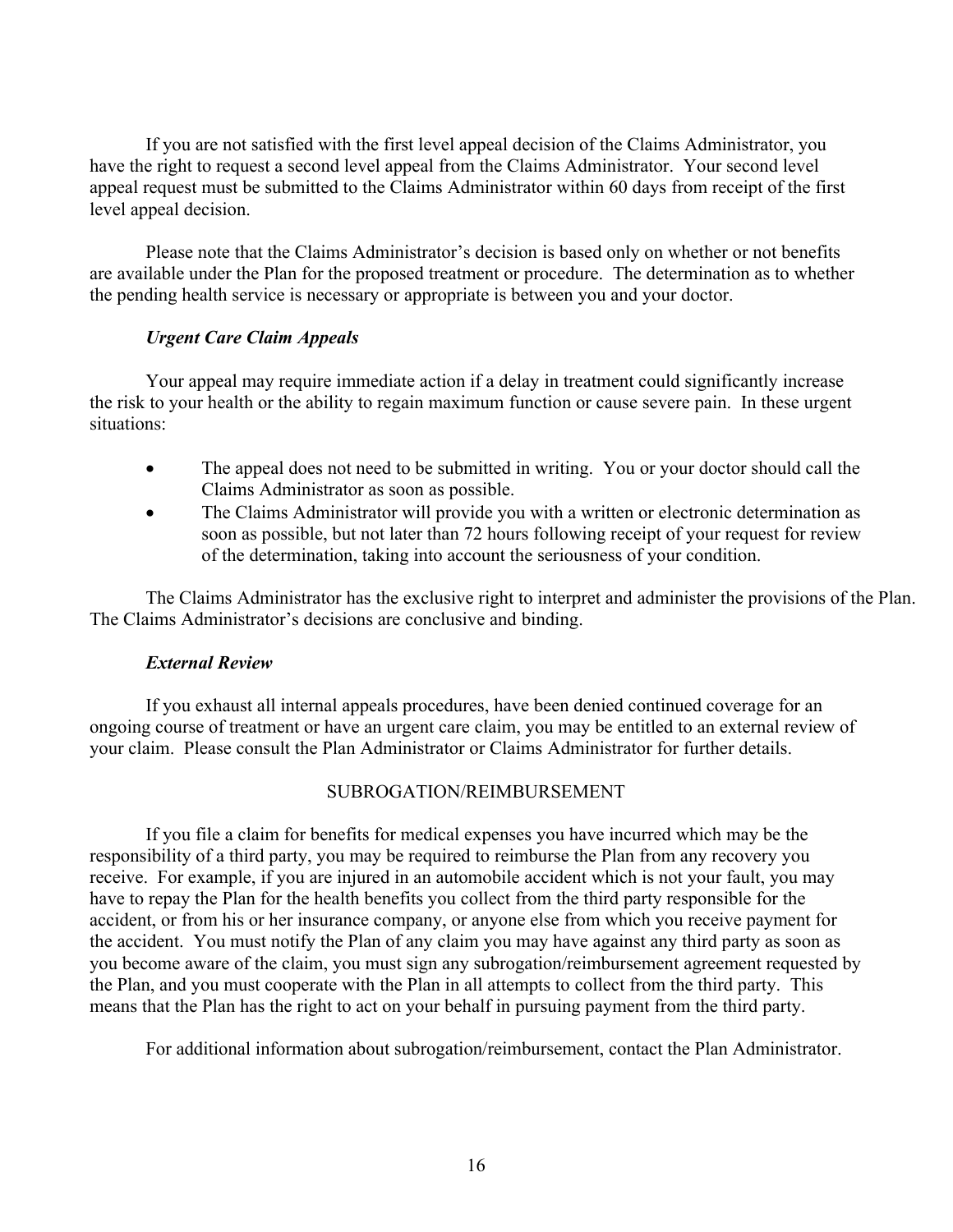#### <span id="page-16-1"></span><span id="page-16-0"></span>PLAN AMENDMENT OR TERMINATION

The Employer expects to maintain the Plan indefinitely but reserves the right to amend or terminate the Plan if the Employer believes the situation so requires. If you have elected to participate in the Plan, you will be notified in writing if there is any significant amendment or if the Plan is terminated. If the Plan is terminated, the Employer will cease deducting contributions from your salary to pay for Welfare Programs. However, all previous salary deductions will be used to pay for Welfare Programs that you have elected.

# CIRCUMSTANCES THAT MAY CAUSE LOSS OF BENEFITS

The Plan contains numerous restrictions on the type and amount of benefits payable and the circumstances when paid. You should review the benefits booklets and other relevant materials for further information. You may lose coverage under the Plan if the Employer terminates the Plan or amends it to reduce or eliminate your coverage. You may forfeit the right to benefits if, among other things:

- You revoke your election to participate;
- You terminate employment with the Employer;
- You fail to make required contributions;
- You fail to file benefits claims on a timely basis;
- You make fraudulent benefit claims;
- You cease to be an eligible Employee; or
- The Plan terminates.

# <span id="page-16-2"></span>RESPONSIBILITY FOR GOODS/SERVICES

The Employer does not guarantee and is not responsible for the nature or quality of the goods or services provided through any health care provider or program because these goods and services are provided by personnel and agencies outside of the control of the Employer.

# <span id="page-16-3"></span>NO GUARANTEE OF EMPLOYMENT

The Plan is not an employment contract. Nothing contained in this document nor the benefits booklet gives you the right to be retained in the service of the Employer or interferes with the right of the Employer to discharge you or to terminate your service at any time.

# <span id="page-16-4"></span>STATEMENT OF ERISA RIGHTS

As a Participant in the Plan you are entitled to certain rights and protections under the Employee Retirement Income Security Act of 1974 ("ERISA"). ERISA provides that all Plan Participants shall be entitled to:

Receive Information About Your Plan and Benefits

 $\Rightarrow$  Examine, without charge, at the Plan Administrator's office and at other specified locations, such as worksites and union halls, all documents governing the Plan, including insurance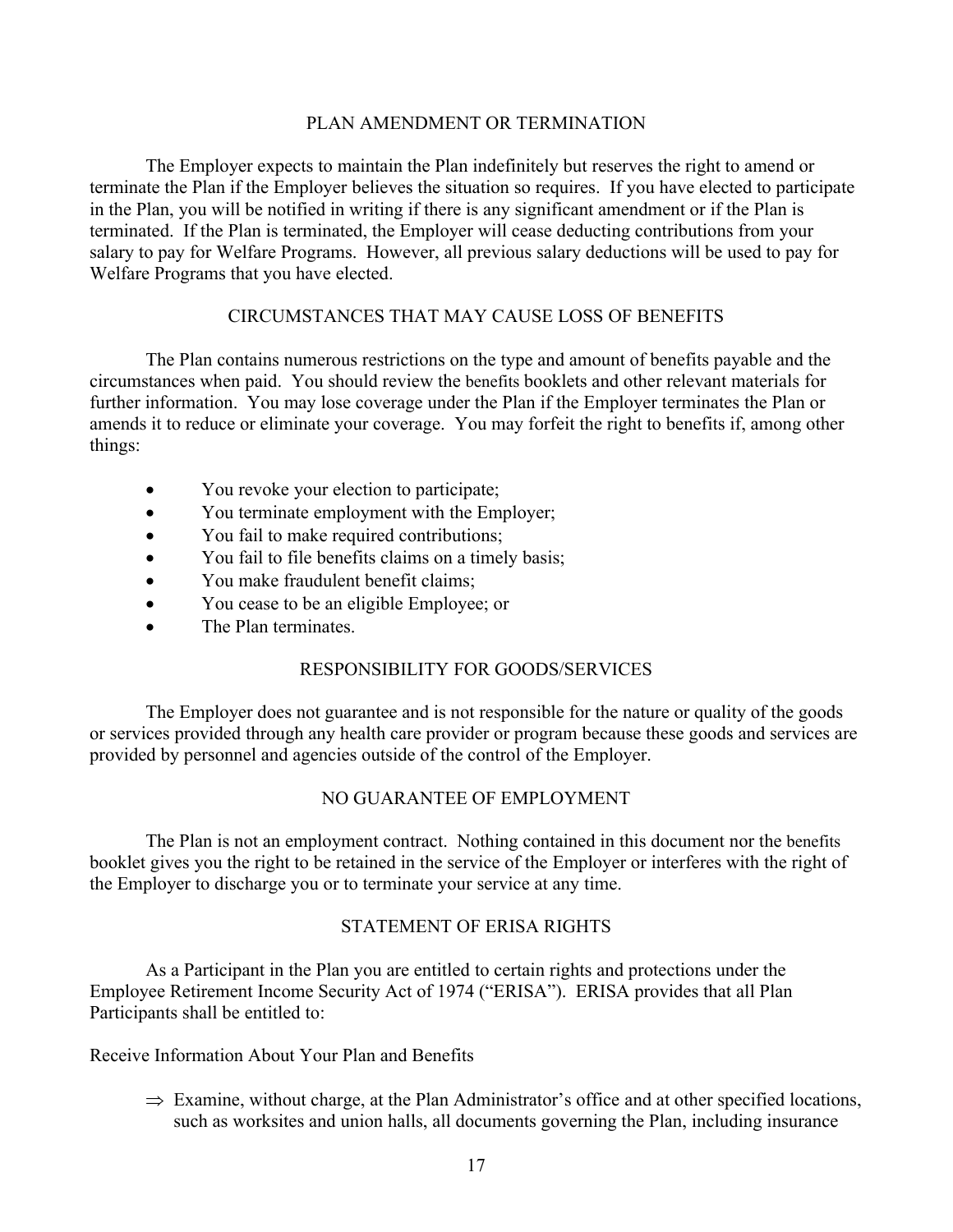contracts and collective bargaining agreements, and a copy of the latest annual report (Form 5500 Series) filed by the Plan with the U.S. Department of Labor and available at the Public Disclosure Room of the Employee Benefits Security Administration.

- $\Rightarrow$  Obtain, upon written request to the Plan Administrator, copies of documents governing the operation of the Plan, including insurance contracts and collective bargaining agreements, and copies of the latest annual report (Form 5500 Series) and updated summary plan description. The Plan Administrator may make a reasonable charge for the copies.
- $\Rightarrow$  Receive a summary of the Plan's annual financial report. The Plan Administrator is required by law to furnish each Plan Participant with a copy of this summary annual report.

#### Continue Group Health Plan Coverage

Continue health care coverage for yourself, and your Spouse and Dependents if there is a loss of coverage under the Plan as a result of a qualifying event. You or your Spouse or Dependents may have to pay for such coverage. Review this summary plan description and the documents governing the Plan on the rules governing your COBRA continuation coverage rights.

#### Prudent Actions by Plan Fiduciaries

In addition to creating rights for Plan Participants, ERISA imposes duties upon the people who are responsible for the operation of the employee benefit plan. The people who operate your Plan, called "fiduciaries" of the Plan, have a duty to do so prudently and in the interest of you and other Plan Participants and Beneficiaries. No one, including your Employer, your union, or any other person, may fire you or otherwise discriminate against you in any way to prevent you from obtaining a welfare benefit or exercising your rights under ERISA.

# Enforce Your Rights

If your claim for a welfare benefit is denied or ignored, in whole or in part, you have a right to know why this was done, to obtain copies of documents relating to the decision without charge, and to appeal any denial, all within certain time schedules.

Under ERISA, there are steps you can take to enforce the above rights. For instance, if you request a copy of Plan documents or the latest annual report from the Plan and do not receive them within 30 days, you may file suit in a Federal court. In such a case, the court may require the Plan Administrator to provide the materials and pay you up to \$110 a day until you receive the materials, unless the materials were not sent because of reasons beyond the control of the Plan Administrator. If you have a claim for benefits which is denied or ignored, in whole or in part, you may file suit in a state or Federal court. In addition, if you disagree with the Plan's decision or lack thereof concerning the qualified status of a domestic relations order or a medical child support order, you may file suit in Federal court. If it should happen that Plan fiduciaries misuse the Plan's money, or if you are discriminated against for asserting your rights, you may seek assistance from the U.S. Department of Labor, or you may file suit in a Federal court. The court will decide who should pay court costs and legal fees. If you are successful the court may order the person you have sued to pay these costs and fees. If you lose, the court may order you to pay these costs and fees, for example, if it finds your claim is frivolous.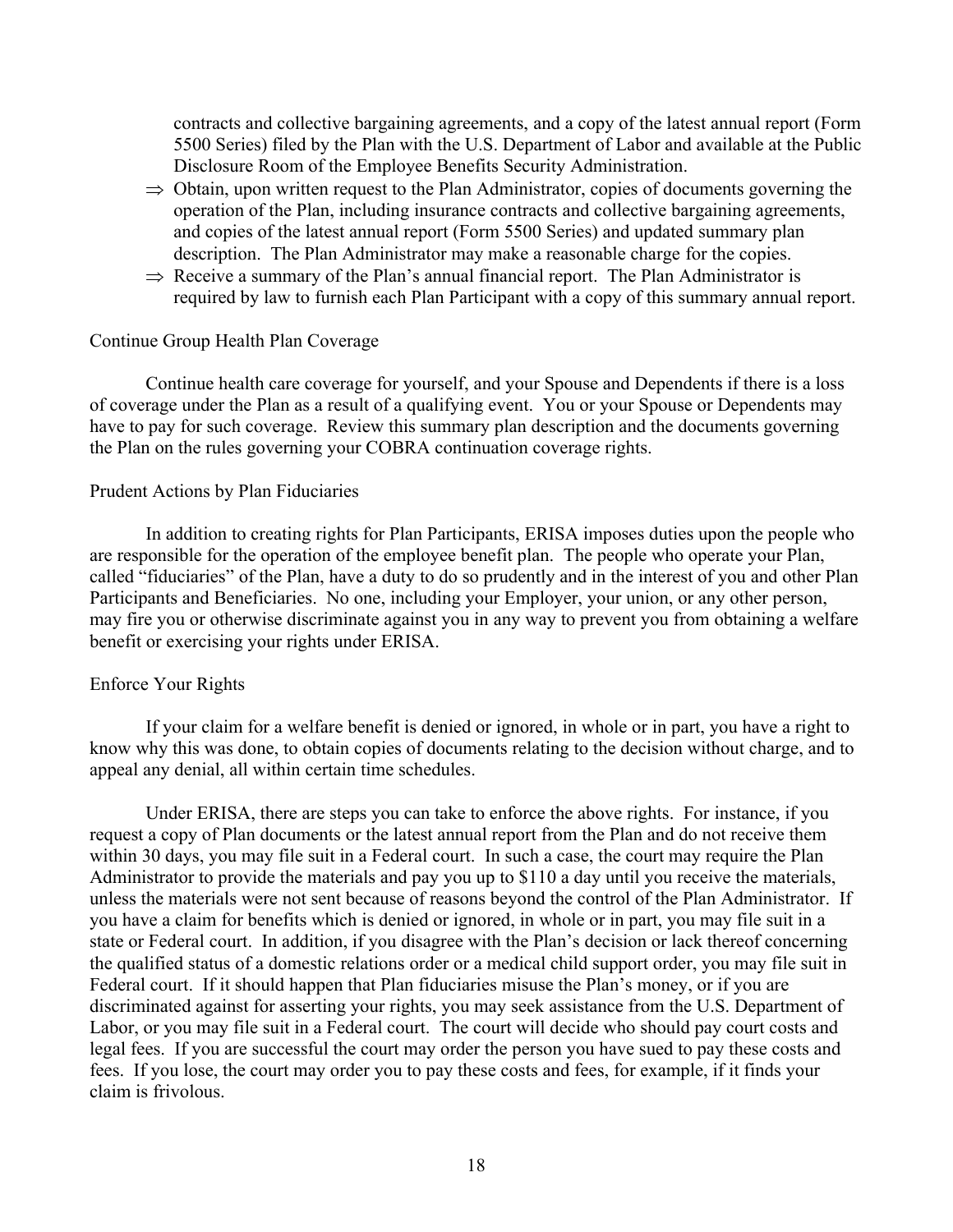#### Assistance with Your Questions

If you have any questions about your Plan, you should contact the Plan Administrator. If you have any questions about this statement or about your rights under ERISA, or if you need assistance in obtaining documents from the Plan Administrator, you should contact the nearest office of the Employee Benefits Security Administration, U.S. Department of Labor, listed in your telephone directory or the Division of Technical Assistance and Inquiries, Employee Benefits Security Administration, U.S. Department of Labor, 200 Constitution Avenue N.W., Washington, D.C. 20210. You may also obtain certain publications about your rights and responsibilities under ERISA by calling the publications hotline of the Employee Benefits Security Administration.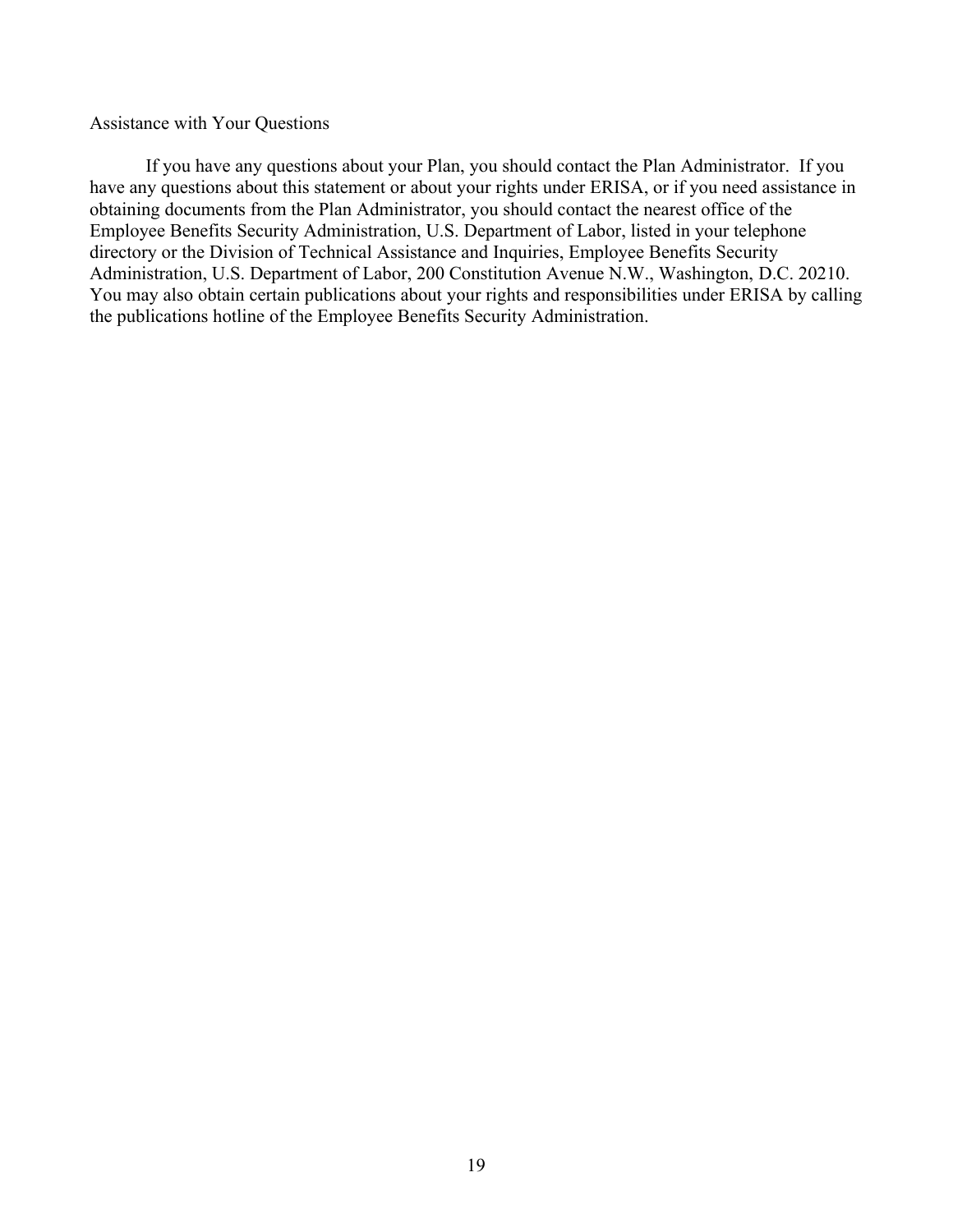# <span id="page-19-0"></span>APPENDIX A

# BETHANY COLLEGE WELFARE BENEFIT PLAN

# WELFARE PROGRAMS

The following Welfare Programs shall be treated as comprising the Plan: Medical Plan\* Dental Plan Vision Plan Life Insurance Plan Accidental Death & Dismemberment Plan Long-Term Disability Plan Supplemental Insurance Plan Supplemental Insurance Plan Employee Assistance Program (EAP)

# \* DISCLOSURE OF GRANDFATHERED HEALTH PLAN STATUS

This group health plan believes this plan is a ''grandfathered health plan'' under the Patient Protection and Affordable Care Act (the Affordable Care Act). As permitted by the Affordable Care Act, a grandfathered health plan can preserve certain basic health coverage that was already in effect when that law was enacted. Being a grandfathered health plan means that your plan may not include certain consumer protections of the Affordable Care Act that apply to other plans, for example, the requirement for the provision of preventive health services without any cost sharing. However, grandfathered health plans must comply with certain other consumer protections in the Affordable Care Act, for example, the elimination of lifetime limits on benefits.

Questions regarding which protections apply and which protections do not apply to a grandfathered health plan and what might cause a plan to change from grandfathered health plan status can be directed to the plan administrator at (304) 829-7131. You may also contact the Employee Benefits Security Administration, U.S. Department of Labor at 1-866-444-3272 or www.dol.gov/ebsa/healthreform. This website has a table summarizing which protections do and do not apply to grandfathered health plans.